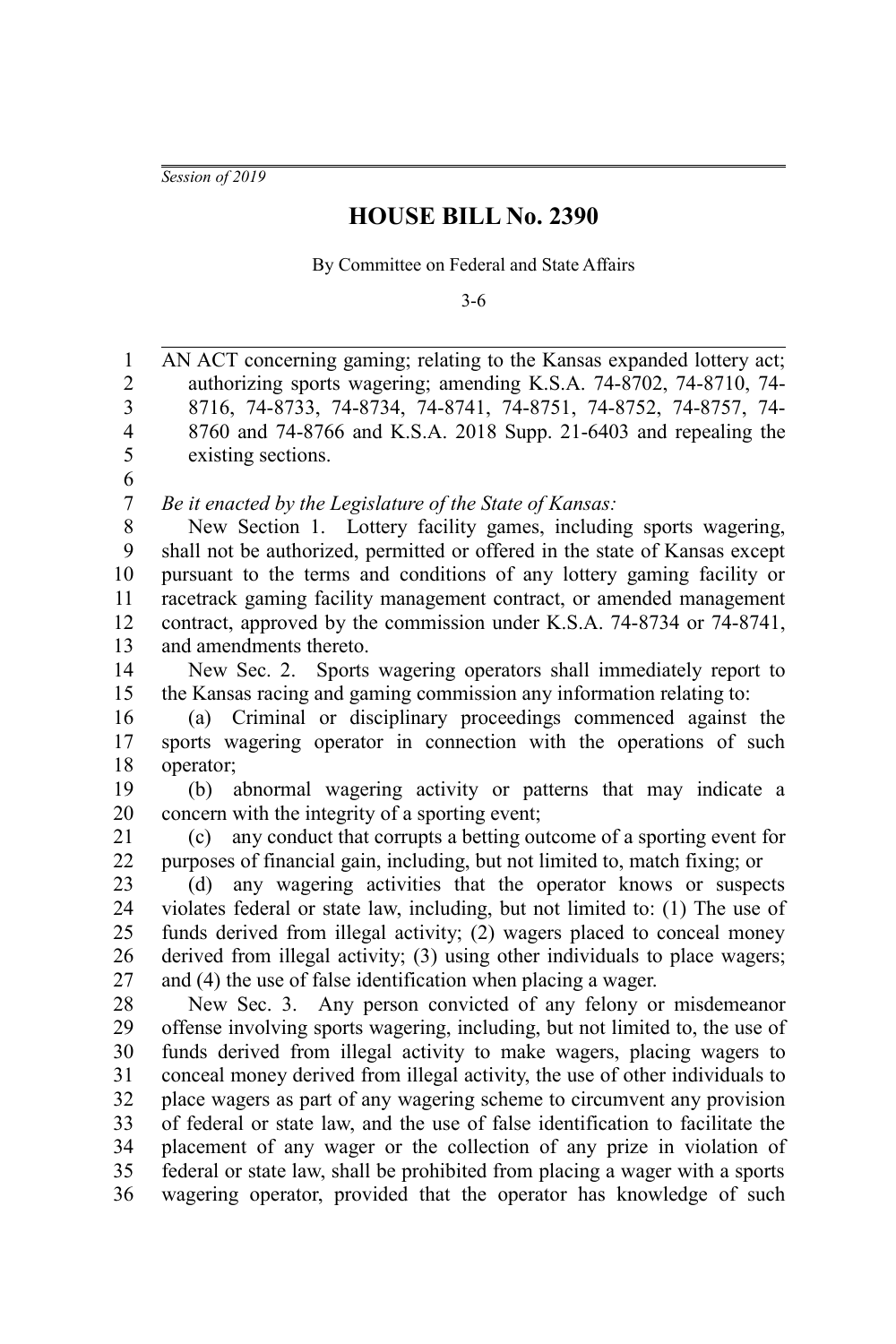conduct. The sports wagering operator shall take reasonable steps to prevent any such person from placing sports wagers in this state. 1 2

New Sec. 4. Upon request by an individual, a sports wagering operator shall restrict such person from placing sports wagers with the operator and shall take reasonable measures to prevent such person from placing sports wagers. The sports wagering operator shall submit the restricted person's name and pertinent information to the Kansas racing and gaming commission for the sole purpose of having such information disseminated to all other sports wagering operators. Any sports wagering operator that receives such person's information from the Kansas racing and gaming commission shall restrict such person from placing sports wagers. 3 4 5 6 7 8 9 10 11 12

New Sec. 5. (a) No person shall offer sports wagering on behalf of the Kansas lottery or any lottery gaming facility manager or racetrack gaming facility manager through an interactive sports wagering platform, unless such person holds an interactive sports wagering platform license issued by the Kansas racing and gaming commission. An applicant for an interactive sports wagering platform license shall apply for such license in such form and manner as prescribed by the Kansas racing and gaming commission. 13 14 15 16 17 18 19 20

(b) The Kansas racing and gaming commission may revoke or suspend an interactive sports wagering platform license, or may impose a civil fine in an amount not to exceed \$10,000 per failure or violation, or both, if the commission finds probable cause to believe that the licensee knowingly violated any enforcement provision related to sports wagering or any related rules and regulations adopted in connection therewith. 21 22 23 24 25 26

(c) Any information submitted to the Kansas racing and gaming commission by an applicant pursuant to this section that contains proprietary information, trade secrets, financial information or personally identifiable information shall be considered confidential and exempt from the open records act, K.S.A. 45-215 et seq., and amendments thereto. The provisions of this subsection shall expire on July 1, 2024, unless the legislature reviews and reenacts such provisions in accordance with K.S.A. 45-229, and amendments thereto, prior to July 1, 2024. 27 28 29 30 31 32 33 34

Sec. 6. K.S.A. 2018 Supp. 21-6403 is hereby amended to read as follows: 21-6403. As used in K.S.A. 2018 Supp. 21-6403 through 21- 6409, and amendments thereto: 35 36 37

(a) "Bet" means a bargain in which the parties agree that, dependent upon chance, one stands to win or lose something of value specified in the agreement. A bet does not include: 38 39 40

(1) Bona fide business transactions which are valid under the law of contracts including, but not limited to, contracts for the purchase or sale at a future date of securities or other commodities, and agreements to 41 42 43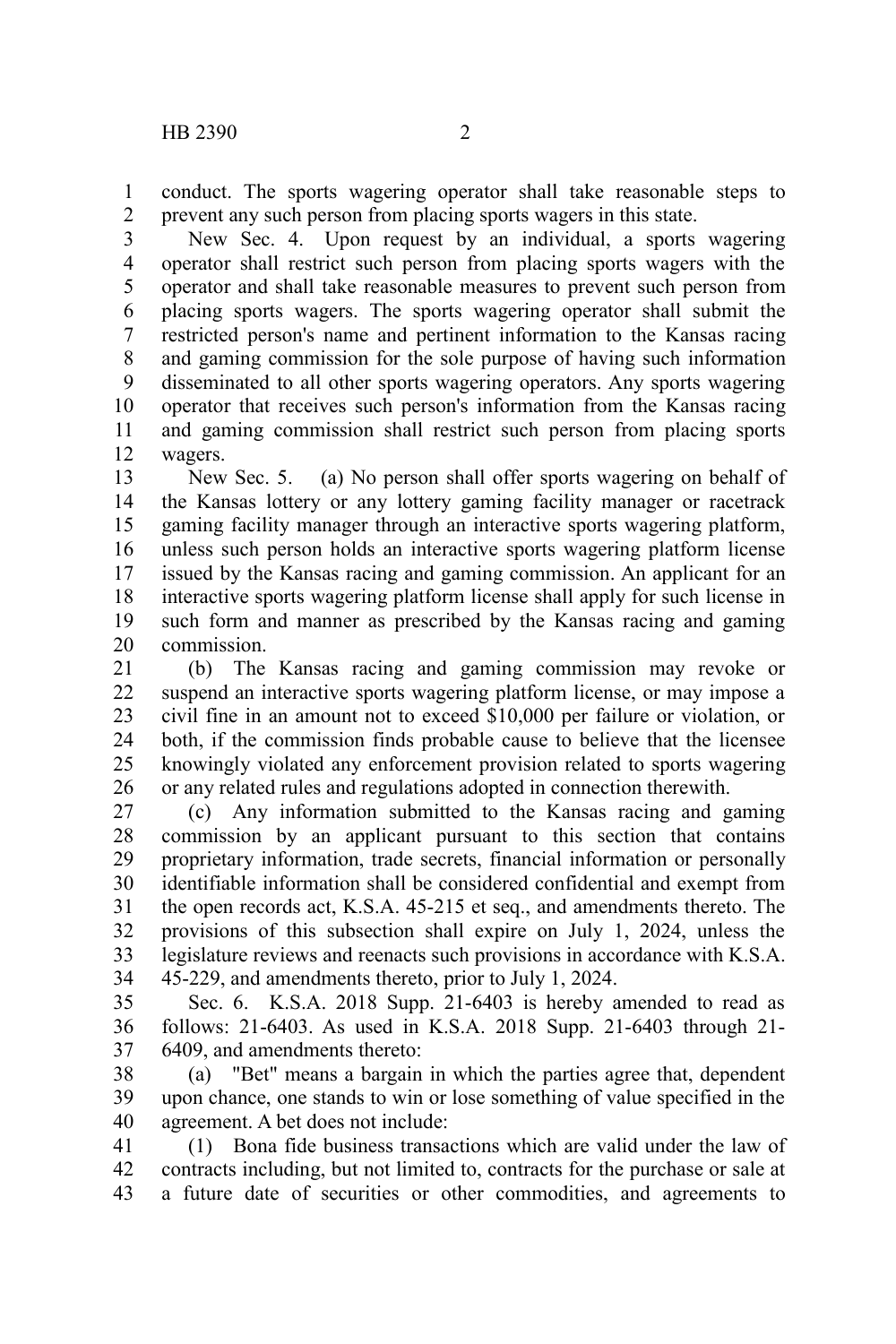compensation for loss caused by the happening of the chance including, 1

but not limited to, contracts of indemnity or guaranty and life or health and accident insurance;  $\mathcal{D}$ 3

(2) offers of purses, prizes or premiums to the actual contestants in any bona fide contest for the determination of skill, speed, strength or endurance or to the bona fide owners of animals or vehicles entered in such a contest: 4 5 6 7

8

19

27

(3) a lottery as defined in this section;

(4) any bingo game by or for participants managed, operated or conducted in accordance with the laws of the state of Kansas by an organization licensed by the state of Kansas to manage, operate or conduct games of bingo; 9 10 11 12 13

(5) a lottery operated by the state pursuant to the Kansas lottery act;

(6) any system of parimutuel wagering managed, operated and conducted in accordance with the Kansas parimutuel racing act; 14 15

(7) tribal gaming; 16

(8) charitable raffles as defined by K.S.A. 2018 Supp. 75-5173, and amendments thereto:-or 17 18

(9) a fantasy sports league as defined in this section; *or*

*(10) sports wagering, as defined in K.S.A. 74-8702, and amendments thereto;* 20 21

(b) "lottery" means an enterprise wherein for a consideration the participants are given an opportunity to win a prize, the award of which is determined by chance. A lottery does not include:  $22$ 23 24

(1) A lottery operated by the state pursuant to the Kansas lottery act; or 25 26

(2) tribal gaming;

(c) "consideration" means anything which is a commercial or financial advantage to the promoter or a disadvantage to any participant. Mere registration without purchase of goods or services; personal attendance at places or events, without payment of an admission price or fee; listening to or watching radio and television programs; answering the telephone or making a telephone call and acts of like nature are not consideration. "Consideration" shall not include sums of money paid by or for: 28 29 30 31 32 33 34 35

(1) Participants in any bingo game managed, operated or conducted in accordance with the laws of the state of Kansas by any bona fide nonprofit religious, charitable, fraternal, educational or veteran organization licensed to manage, operate or conduct bingo games under the laws of the state of Kansas and it shall be conclusively presumed that such sums paid by or for such participants were intended by such participants to be for the benefit of the sponsoring organizations for the use of such sponsoring organizations in furthering the purposes of such 36 37 38 39 40 41 42 43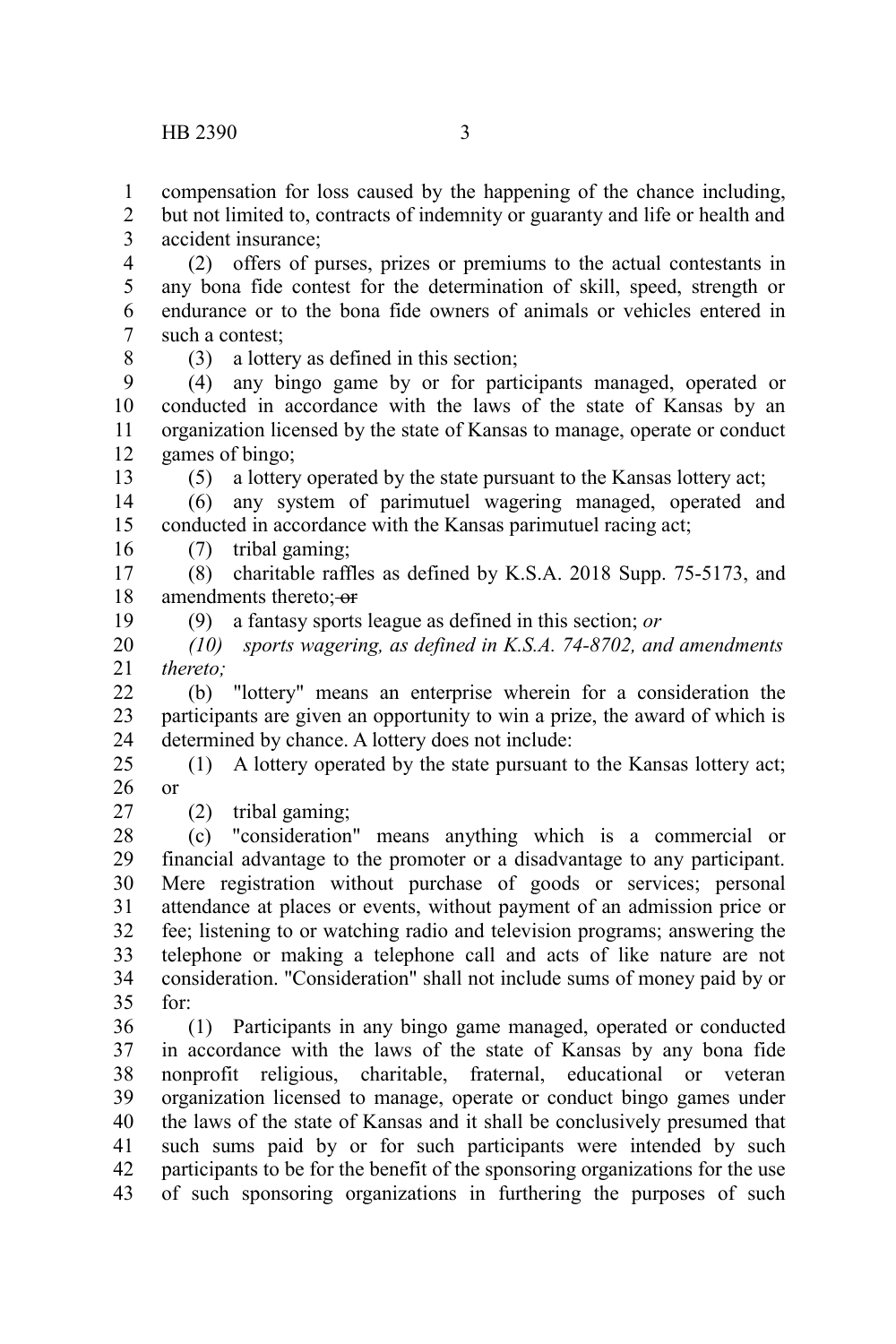sponsoring organizations, as set forth in the appropriate paragraphs of section  $501(c)$  or (d) of the internal revenue code of 1986 and as set forth in K.S.A. 79-4701, and amendments thereto; 1 2 3

(2) participants in any lottery operated by the state pursuant to the Kansas lottery act; 4 5

(3) participants in any system of parimutuel wagering managed, operated and conducted in accordance with the Kansas parimutuel racing act; or 6 7 8

9

(4) a person to participate in tribal gaming;

(d) "fantasy sports league" means any fantasy or simulation sports game or contest in which no fantasy or simulation sports team is based on the current membership of an actual team that is a member of an amateur or professional sports organization and that meets the following conditions: 10 11 12 13 14

(1) All prizes and awards offered to winning participants are established and made known to the participants in advance of the game or contest and their value is not determined by the number of participants or the amount of any fees paid by those participants; 15 16 17 18

(2) all winning outcomes reflect the relative knowledge and skill of the participants and are determined predominantly by accumulated statistical results of the performance of individual athletes in multiple realworld sporting events; and 19 20 21 22

23

(3) no winning outcome is based:

(A) On the score, point spread or any performance or performances of any single real-world team or any combination of such teams; or 24 25

(B) solely on any single performance of an individual athlete in any single real-world sporting event. 26 27

28

(e) (1) "gambling device" means any:

(A) So-called "slot machine" or any other machine, mechanical device, electronic device or other contrivance an essential part of which is a drum or reel with insignia thereon, and: 29 30 31

(i) Which when operated may deliver, as the result of chance, any money or property; or 32 33

(ii) by the operation of which a person may become entitled to receive, as the result of chance, any money or property; 34 35

(B) other machine, mechanical device, electronic device or other contrivance including, but not limited to, roulette wheels and similar devices, which are equipped with or designed to accommodate the addition of a mechanism that enables accumulated credits to be removed, is equipped with or designed to accommodate a mechanism to record the number of credits removed or is otherwise designed, manufactured or altered primarily for use in connection with gambling, and: 36 37 38 39 40 41 42

(i) Which when operated may deliver, as the result of chance, any 43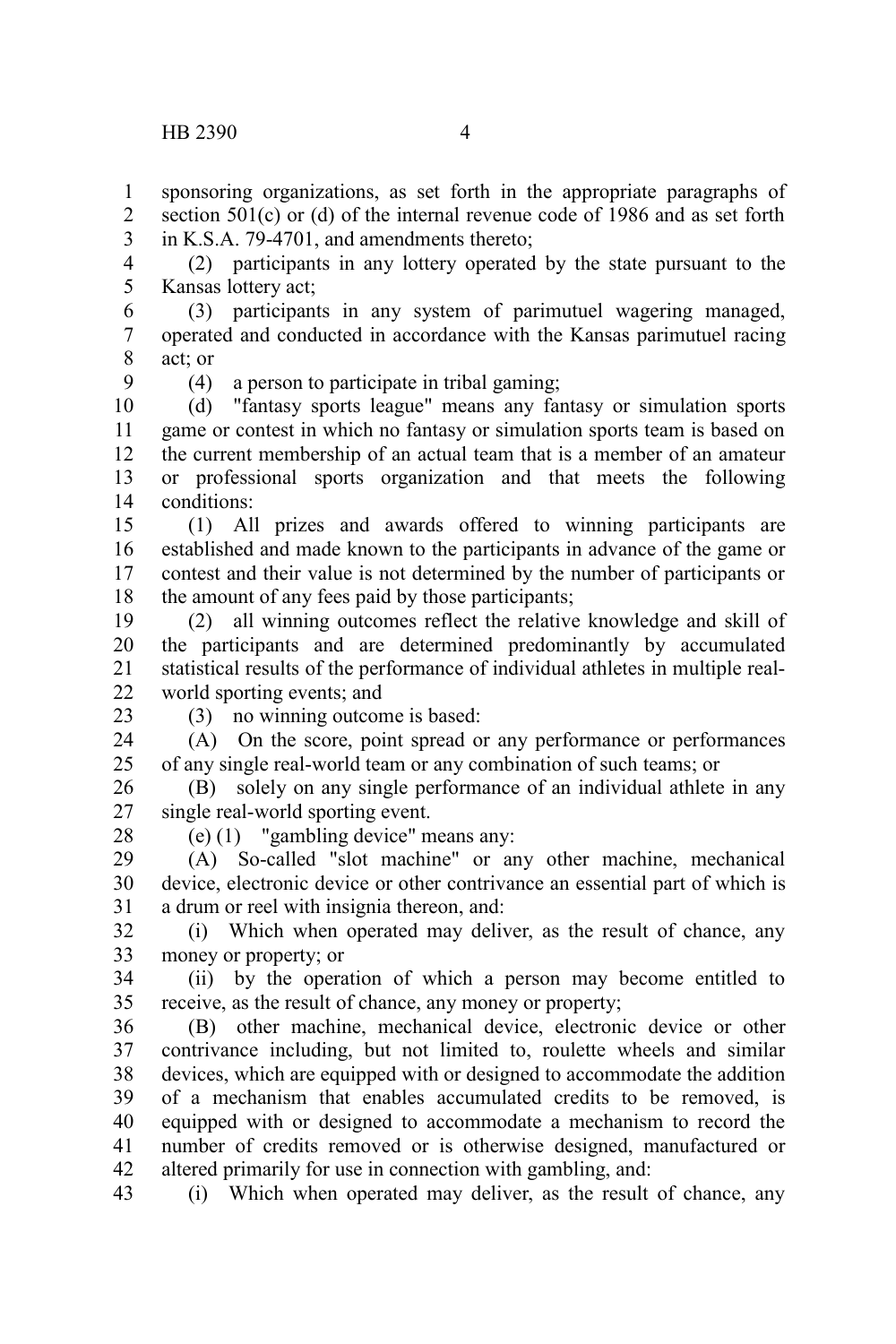money or property; or 1

(ii) by the operation of which a person may become entitled to receive, as the result of chance, any money or property; 2 3

(C) subassembly or essential part intended to be used in connection with any such machine, mechanical device, electronic device or other contrivance, but which is not attached to any such machine, mechanical device, electronic device or other contrivance as a constituent part; or 4 5 6 7

(D) any token, chip, paper, receipt or other document which evidences, purports to evidence or is designed to evidence participation in a lottery or the making of a bet. 8 9 10

The fact that the prize is not automatically paid by the device does not affect its character as a gambling device. 11 12 13

(2) "Gambling device" shall not include:

(A) Any machine, mechanical device, electronic device or other contrivance used or for use by a licensee of the Kansas racing *and gaming* commission as authorized by law and rules and regulations adopted by the commission or by the Kansas lottery or Kansas lottery retailers as authorized by law and rules and regulations adopted by the Kansas lottery commission; 14 15 16 17 18 19

(B) any machine, mechanical device, electronic device or other contrivance, such as a coin-operated bowling alley, shuffleboard, marble machine, a so-called pinball machine, or mechanical gun, which is not designed and manufactured primarily for use in connection with gambling, and: 20 21 22 23 24

(i) Which when operated does not deliver, as a result of chance, any money; or 25 26

(ii) by the operation of which a person may not become entitled to receive, as the result of the application of an element of chance, any money; 27 28 29

(C) any so-called claw, crane or digger machine and similar devices which are designed and manufactured primarily for use at carnivals or county or state fairs; or 30 31 32

(D) any machine, mechanical device, electronic device or other contrivance used in tribal gaming; 33 34

(f) "gambling place" means any place, room, building, vehicle, tent or location which is used for any of the following: Making and settling bets; receiving, holding, recording or forwarding bets or offers to bet; conducting lotteries; or playing gambling devices. Evidence that the place has a general reputation as a gambling place or that, at or about the time in question, it was frequently visited by persons known to be commercial gamblers or known as frequenters of gambling places is admissible on the issue of whether it is a gambling place; 35 36 37 38 39 40 41 42

(g) "tribal gaming" means the same as in K.S.A. 74-9802, and 43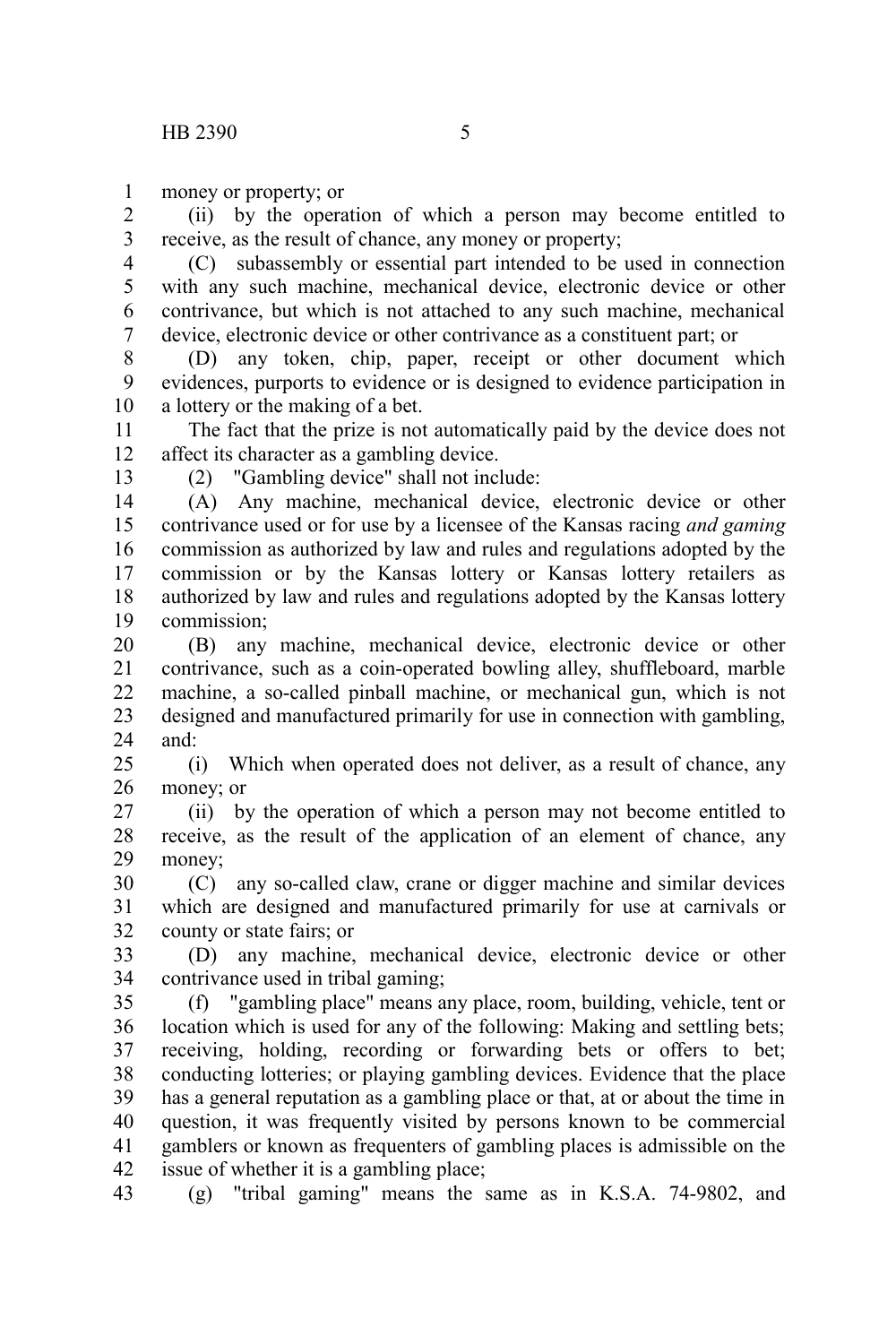amendments thereto; and 1

(h) "tribal gaming commission" means the same as in K.S.A. 74- 9802, and amendments thereto. 2 3

Sec. 7. K.S.A. 74-8702 is hereby amended to read as follows: 74- 8702. As used in the Kansas lottery act, unless the context otherwise requires: 4 5 6

(a) "Ancillary lottery gaming facility operations" means additional non-lottery facility game products and services not owned and operated by the state which may be included in the overall development associated with the lottery gaming facility. Such operations may include, but are not limited to, restaurants, hotels, motels, museums or entertainment facilities. 7 8 9 10 11

12

(b) "Commission" means the Kansas lottery commission.

(c) "Electronic gaming machine" means any electronic, electromechanical, video or computerized device, contrivance or machine authorized by the Kansas lottery which, upon insertion of cash, tokens, electronic cards or any consideration, is available to play, operate or simulate the play of a game authorized by the Kansas lottery pursuant to the Kansas expanded lottery act, including, but not limited to, bingo, poker, blackjack, keno and slot machines, and which may deliver or entitle the player operating the machine to receive cash, tokens, merchandise or credits that may be redeemed for cash. Electronic gaming machines may use bill validators and may be single-position reel-type, single or multigame video and single-position multi-game video electronic game, including, but not limited to, poker, blackjack and slot machines. Electronic gaming machines shall be directly linked to a central computer at a location determined by the executive director for purposes of security, monitoring and auditing. 13 14 15 16 17 18 19 20 21 22 23 24 25 26 27

(d) "Executive director" means the executive director of the Kansas lottery. 28 29

(e) "Gaming equipment" means any electric, electronic, computerized or electromechanical machine, mechanism, supply or device or any other equipment, which is: (1) Unique to the Kansas lottery and used pursuant to the Kansas lottery act; and (2) integral to the operation of an electronic gaming machine or lottery facility game; and (3) affects the results of an electronic gaming machine or lottery facility game by determining win or loss. 30 31 32 33 34 35 36

(f) "Gaming zone" means: (1) The northeast Kansas gaming zone, which consists of Wyandotte county; (2) the southeast Kansas gaming zone, which consists of Crawford and Cherokee counties; (3) the south central Kansas gaming zone, which consists of Sedgwick and Sumner counties; and (4) the southwest Kansas gaming zone, which consists of Ford county. 37 38 39 40 41 42

(g) "Gray machine" means any mechanical, electro-mechanical or 43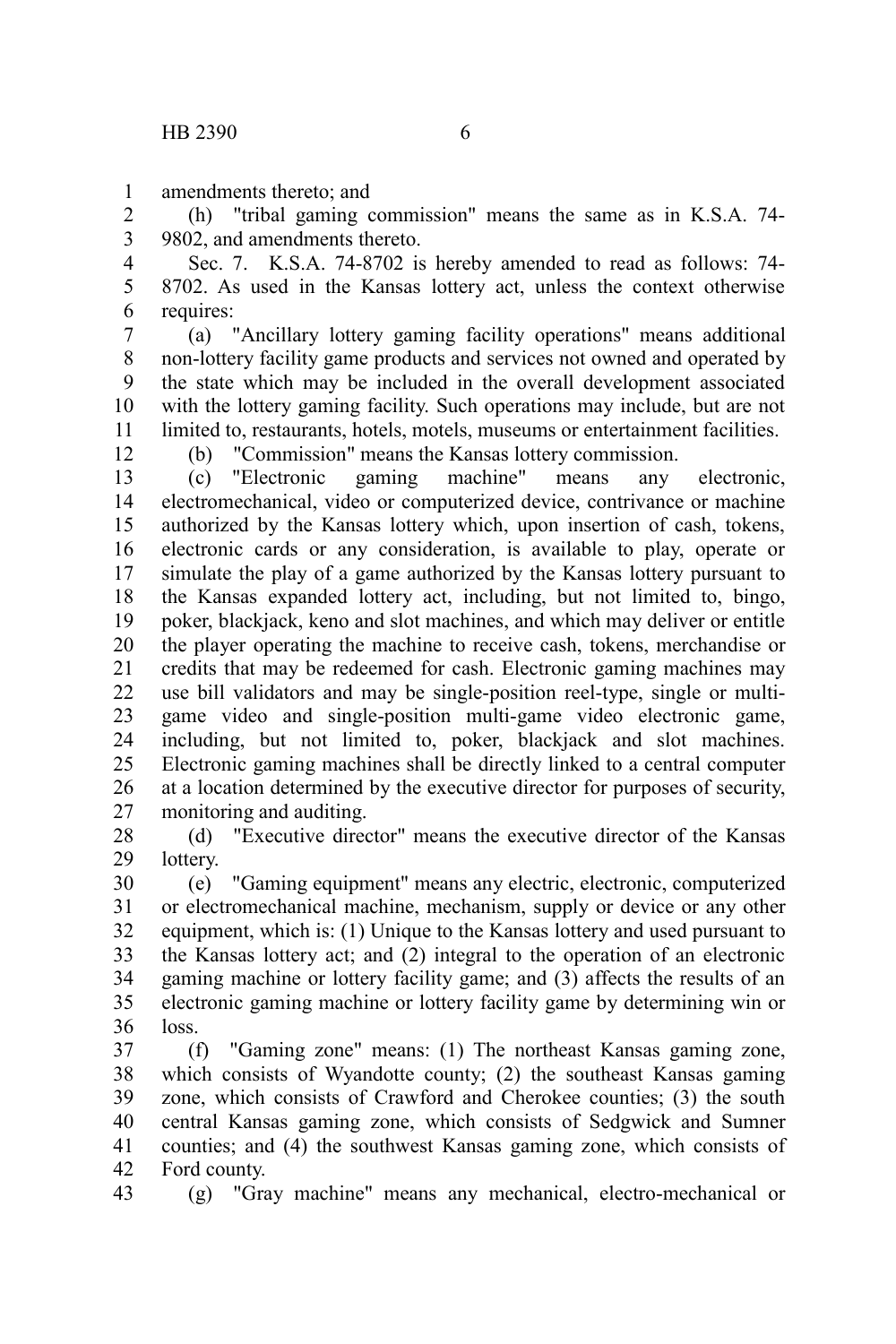electronic device, capable of being used for gambling, that is: (1) Not authorized by the Kansas lottery; (2) not linked to a lottery central computer system; (3) available to the public for play; or (4) capable of simulating a game played on an electronic gaming machine or any similar gambling game authorized pursuant to the Kansas expanded lottery act. 1 2 3 4 5

*(h) "Interactive sports wagering platform" means sports wagering made available over the internet through a program or application, including, but not limited to, through websites and mobile device applications that accept wagers or bets and pay prizes to persons physically located within the geographical boundaries of the state of Kansas by and through a lottery gaming facility manager or racetrack gaming facility manager in accordance with the Kansas expanded lottery act, K.S.A. 74-8733 et seq., and amendments thereto.* 6 7 8 9 10 11 12 13

(h)*(i)* (1) "Instant bingo vending machine" means a machine or electronic device that is purchased or leased by a licensee, as defined by K.S.A. 2018 Supp. 75-5173, and amendments thereto, from a distributor who has been issued a distributor registration certificate pursuant to K.S.A. 2018 Supp. 75-5184, and amendments thereto, or leased from the Kansas lottery in fulfillment of the Kansas lottery's obligations under an agreement between the Kansas lottery and a licensee entered into pursuant to K.S.A. 2018 Supp. 75-5189, and amendments thereto, and the sole purpose of which is to: 14 15 16 17 18 19 20 21 22

(A) Dispense a printed physical instant bingo ticket after a purchaser inserts cash or other form of consideration into the machine; and 23 24

(B) allow purchasers to manually check the winning status of the instant bingo ticket. 25 26

27

(2) "Instant bingo vending machine" shall not:

(A) Provide a visual or audio representation of a bingo card or an electronic gaming machine; 28 29

(B) visually or functionally have the same characteristics of an electronic instant bingo game or an electronic gaming machine; 30 31

(C) automatically determine or display the winning status of any dispensed instant bingo ticket; 32 33

(D) extend or arrange credit for the purchase of an instant bingo ticket; 34 35

(E) dispense any winnings; 36

(F) dispense any prize; 37

(G) dispense any evidence of a prize other than an instant bingo ticket; 38 39

(H) provide free instant bingo tickets or any other item that can be redeemed for cash; or 40 41

(I) dispense any other form of a prize to a purchaser. 42

All physical instant bingo tickets dispensed by an instant bingo vending 43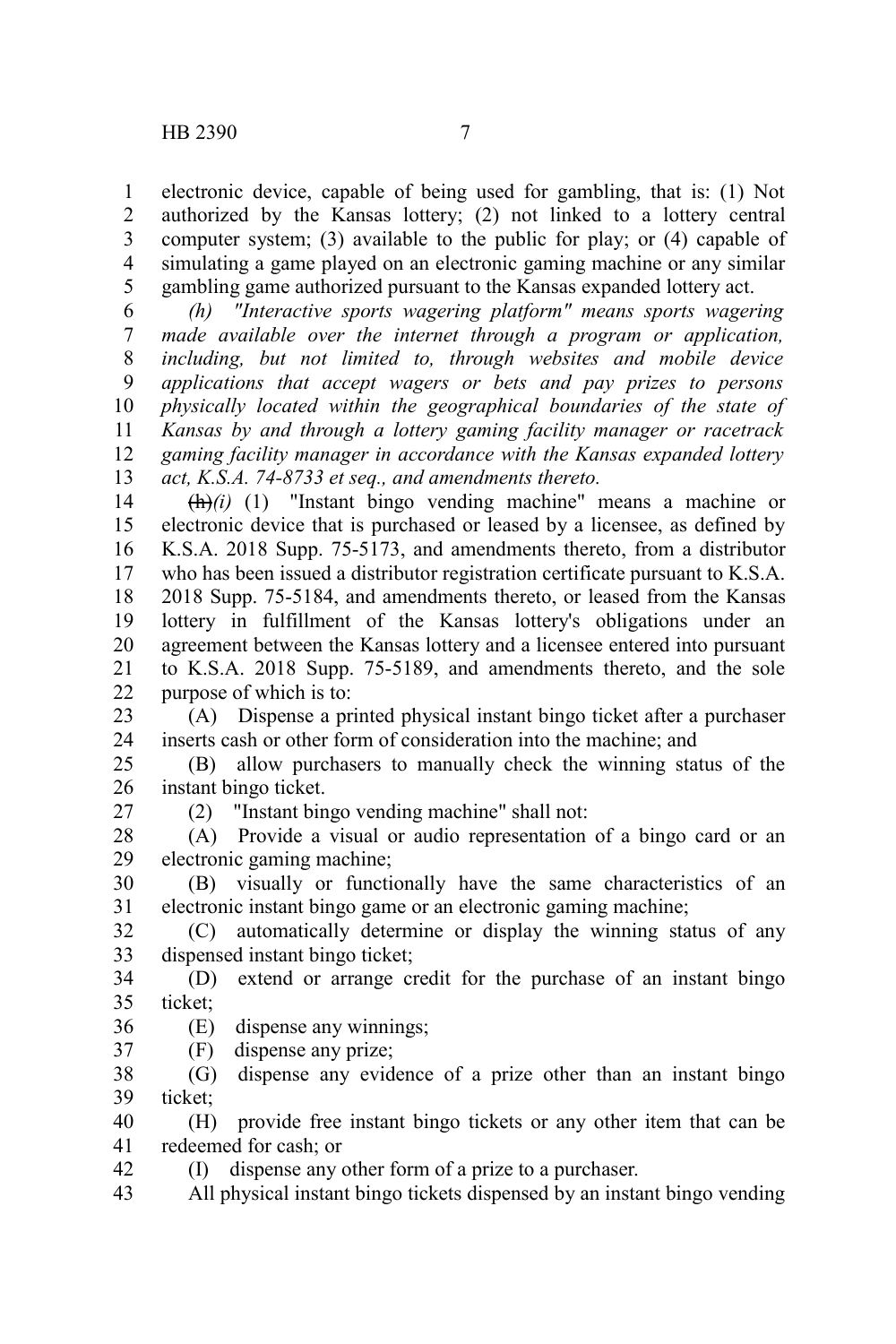machine shall be purchased by a licensee, as defined by K.S.A. 2018 Supp. 75-5173, and amendments thereto, from a registered distributor. 1 2

No more than two instant bingo vending machines may be located on the premises of each licensee location. 3 4

 $(i)(j)$  "Kansas lottery" means the state agency created by this act to operate a lottery or lotteries pursuant to this act. 5 6

 $\left(\frac{1}{k}\right)(k)$  "Lottery" or "state lottery" means the lottery or lotteries operated pursuant to this act. 7 8

(k)*(l)* "Lottery facility games" means any electronic gaming machines and any other games which, as of January  $1, 2007$ , are authorized to be conducted or operated at a tribal gaming facility, as defined in K.S.A. 74- 9802, and amendments thereto, located within the boundaries of this state. 9 10 11 12

 $\left(\frac{H}{m}\right)$  "Lottery gaming enterprise" means an entertainment enterprise which includes a lottery gaming facility authorized pursuant to the Kansas expanded lottery act and ancillary lottery gaming facility operations that have a coordinated business or marketing strategy. A lottery gaming enterprise shall be designed to attract to its lottery gaming facility consumers who reside outside the immediate area of such enterprise. 13 14 15 16 17 18

(m)*(n)* "Lottery gaming facility" means that portion of a building used for the purposes of operating, managing and maintaining lottery facility games. 19 20 21

(n)*(o)* "Lottery gaming facility expenses" means normal business expenses, as defined in the lottery gaming facility management contract, associated with the ownership and operation of a lottery gaming facility. 22 23 24

(o)*(p)* "Lottery gaming facility management contract" means a contract, subcontract or collateral agreement between the state and a lottery gaming facility manager for the management of a lottery gaming facility, the business of which is owned and operated by the Kansas lottery, negotiated and signed by the executive director on behalf of the state. 25 26 27 28 29

 $(\theta)$ *q*) "Lottery gaming facility manager" means a corporation, limited liability company, resident Kansas American Indian tribe or other business entity authorized to construct and manage, or manage alone, pursuant to a lottery gaming facility management contract with the Kansas lottery, and on behalf of the state, a lottery gaming enterprise and lottery gaming facility. 30 31 32 33 34 35

(q)*(r)* "Lottery gaming facility revenues" means the total revenues from lottery facility games at a lottery gaming facility after all related prizes are paid. *The term "lottery gaming facility revenues" does not include sports wagering revenues.* 36 37 38 39

 $(r)$ <sup>(r)</sup> $(s)$  (1) "Lottery machine" means any machine or device that allows a purchaser to insert cash or other form of consideration and may deliver as the result of an element of chance, regardless of the skill required by the purchaser, a prize or evidence of a prize, including, but not limited to: 40 41 42 43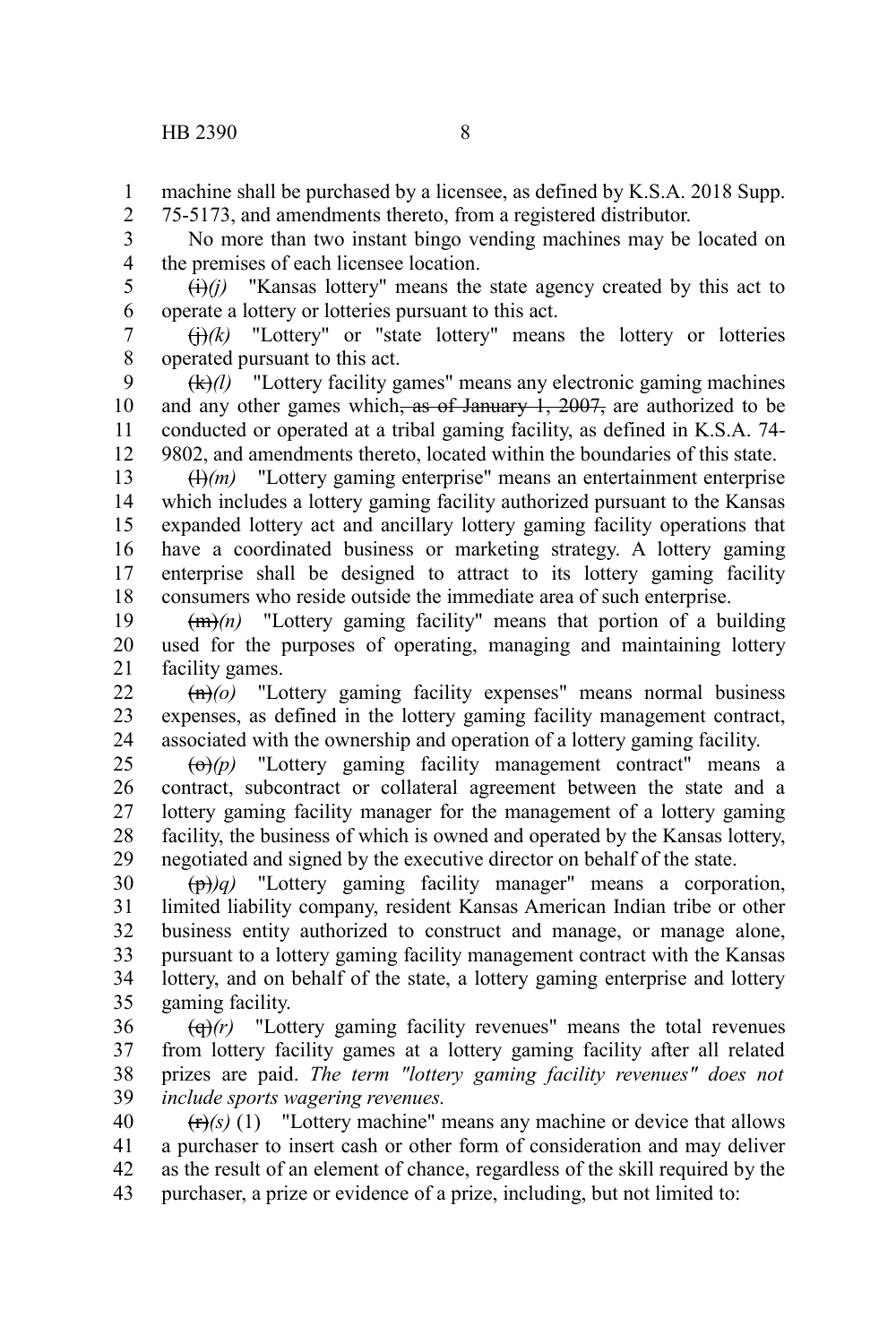(A) Any machine or device in which the prize or evidence of a prize is determined by both chance and the purchaser's or purchasers' skill, including, but not limited to, any machine or device on which a lottery game or lottery games, such as poker or blackjack, are played; or 1 2 3 4

(B) any machine or device in which the prize or evidence of a prize is determined only by chance, including, but not limited to, any slot machine or bingo machine. 5 6 7

8

(2) "Lottery machine" shall not mean:

(A) Any food vending machine defined by K.S.A. 36-501, and amendments thereto; 9 10

(B) any nonprescription drug machine authorized under K.S.A. 65- 650, and amendments thereto; 11 12

(C) any machine which dispenses only bottled or canned soft drinks, chewing gum, nuts or candies; 13 14

(D) any machine excluded from the definition of gambling devices under K.S.A. 21-4302(d), prior to its repeal, or K.S.A. 2018 Supp. 21- 6403, and amendments thereto; 15 16 17

(E) any electronic gaming machine or lottery facility game operated in accordance with the provisions of the Kansas expanded lottery act; 18 19

20

36

(F) any lottery ticket vending machine; or

(G) any instant bingo vending machine.  $\overrightarrow{(s)}(t)$  "Lottery retailer" means any person with whom the Kansas lottery has contracted to sell lottery tickets or shares, or both, to the public. 21  $22$ 23

 $(t)$ (u) (1) "Lottery ticket vending machine" means a machine or similar electronic device owned or leased by the Kansas lottery, the sole purposes of which are to: 24 25 26

(A) Dispense a printed physical ticket, such as a lottery ticket, a keno ticket, a pull tab ticket or a coupon, the coupon of which must be redeemed through something other than a lottery ticket vending machine, after a purchaser inserts cash or other form of consideration into the machine; 27 28 29 30 31

(B) allow purchasers to manually check the winning status of a Kansas lottery ticket; and 32 33

(C) display advertising, promotions and other information pertaining to the Kansas lottery. 34 35

(2) "Lottery ticket vending machine" shall not:

(A) Provide a visual or audio representation of an electronic gaming machine; 37 38

(B) visually or functionally have the same characteristics of an electronic gaming machine; 39 40

(C) automatically determine or display the winning status of any dispensed ticket; 41 42

(D) extend or arrange credit for the purchase of a ticket; 43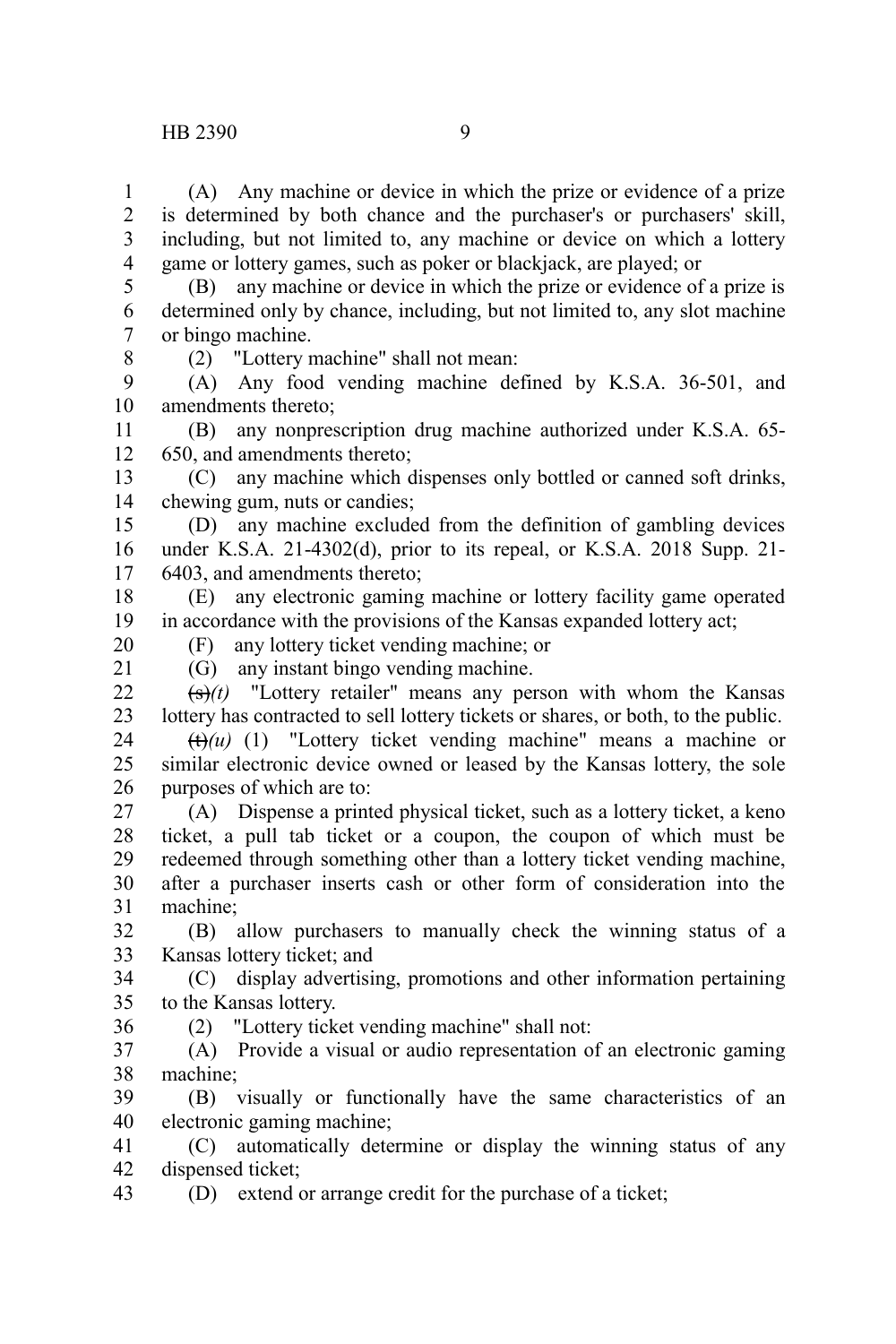## HB 2390 10

(E) dispense any winnings;

(F) dispense any prize;

(G) dispense any evidence of a prize other than the lottery ticket, keno ticket, pull tab ticket or any free Kansas lottery ticket received as a result of the purchase of another Kansas lottery ticket; 3 4 5

(H) provide free games or any other item that can be redeemed for cash; or 6 7

8

1 2

(I) dispense any other form of a prize to a purchaser.

No more than two lottery ticket vending machines may be located at each Kansas lottery retailer selling location. 9 10

Lottery ticket vending machines may only dispense the printed physical lottery ticket, keno ticket or pull tab ticket, including any free Kansas lottery ticket received as a result of the purchase of another Kansas lottery ticket, and change from a purchase to the purchaser. Any winnings from a lottery ticket vending machine shall be redeemed only for cash or check by a lottery retailer or by cash, check or other prize from the office of the Kansas lottery. 11 12 13 14 15 16 17

 $\left(\frac{u}{v}\right)(v)$  (1) "Major procurement" means any gaming product or service, including, but not limited to, facilities, advertising and promotional services, annuity contracts, prize payment agreements, consulting services, equipment, tickets and other products and services unique to the Kansas lottery, but not including materials, supplies, equipment and services common to the ordinary operations of state agencies. 18 19 20 21 22 23

(2) "Major procurement" shall not mean any product, service or other matter covered by or addressed in the Kansas expanded lottery act or a lottery gaming facility management contract or racetrack gaming facility management contract executed pursuant to the Kansas expanded lottery act. 24 25 26 27 28

*(w) "Match fixing" means to arrange or determine the outcome of a sports event for financial gain.* 29 30

 $(x)$  "Net electronic gaming machine income" means all cash or other consideration utilized to play an electronic gaming machine operated at a racetrack gaming facility, less all cash or other consideration paid out to winning players as prizes. 31 32 33 34

 $(w)(y)$  "Organization licensee" has the meaning provided by K.S.A. 74-8802, and amendments thereto. 35 36

 $\left(\frac{x}{x}\right)(z)$  "Parimutuel licensee" means a facility owner licensee or facility manager licensee under the Kansas parimutuel racing act. 37 38

(y)*(aa)* "Parimutuel licensee location" means a racetrack facility, as defined in K.S.A. 74-8802, and amendments thereto, owned or managed by the parimutuel licensee. A parimutuel licensee location may include any existing structure at such racetrack facility or any structure that may be constructed on real estate where such racetrack facility is located. 39 40 41 42 43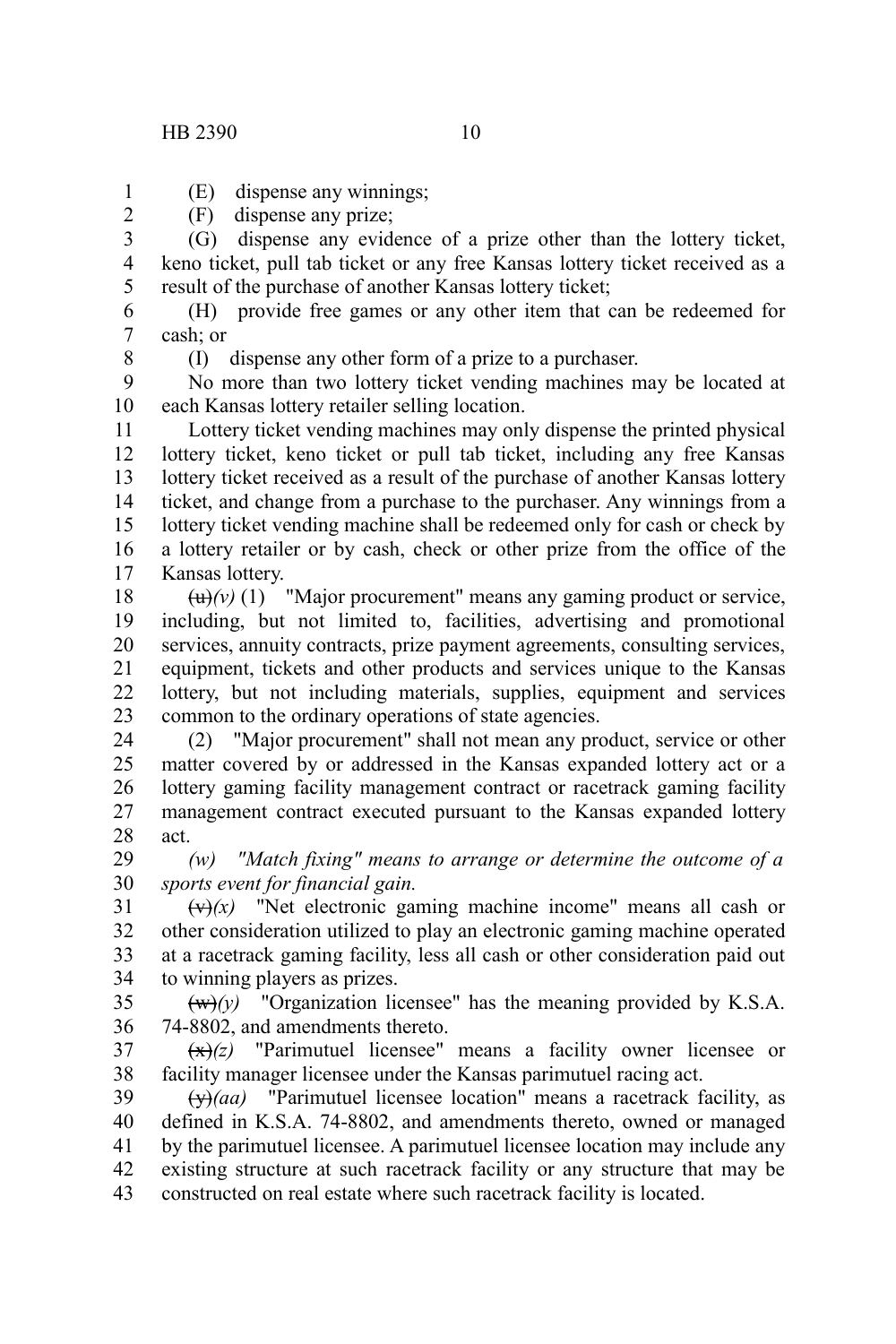(z)*(bb)* "Person" means any natural person, association, limited liability company, corporation or partnership. 1 2

(aa)*(cc)* "Prize" means any prize paid directly by the Kansas lottery pursuant to the Kansas lottery act or the Kansas expanded lottery act or any rules and regulations adopted pursuant to either act. 3 4 5

(bb)*(dd)* "Progressive electronic game" means a game played on an electronic gaming machine for which the payoff increases uniformly as the game is played and for which the jackpot, determined by application of a formula to the income of independent, local or interlinked electronic gaming machines, may be won. 6 7 8 9 10

(cc)*(ee)* "Racetrack gaming facility" means that portion of a parimutuel licensee location where electronic gaming machines are operated, managed and maintained. 11 12 13

(dd)*(ff)* "Racetrack gaming facility management contract" means an agreement between the Kansas lottery and a racetrack gaming facility manager, negotiated and signed by the executive director on behalf of the state, for placement of electronic gaming machines owned and operated by the state at a racetrack gaming facility. 14 15 16 17 18

(ee)*(gg)* "Racetrack gaming facility manager" means a parimutuel licensee specifically certified by the Kansas lottery to become a certified racetrack gaming facility manager and offer electronic gaming machines for play at the racetrack gaming facility. 19 20 21 22

(ff)*(hh)* "Returned ticket" means any ticket which was transferred to a lottery retailer, which was not sold by the lottery retailer and which was returned to the Kansas lottery for refund by issuance of a credit or otherwise. 23 24 25 26

(gg)*(ii)* "Share" means any intangible manifestation authorized by the Kansas lottery to prove participation in a lottery game, except as provided by the Kansas expanded lottery act. 27 28 29

*(jj) "Sporting event" means any professional or collegiate sport or athletic event, motor race event or any other event for which a wager is authorized by the commission that has not occurred at the time wagers are placed on such event. The term "sporting event" does not include any horse or greyhound race that is subject to the provisions of the Kansas parimutuel racing act, K.S.A. 74-8801 et seq., and amendments thereto. The term "sporting event" does not include any activity where the age of the majority of the participants is less than 18 years.* 30 31 32 33 34 35 36 37

*(kk) (1) "Sports wagering" means placing a wager or bet on one or more sporting events, or any portion thereof, or on the individual performance statistics of athletes participating in a sporting event, or combination of sporting events, by any system or method of wagering approved by the commission at or through a lottery gaming facility or racetrack gaming facility or through an interactive sports wagering* 38 39 40 41 42 43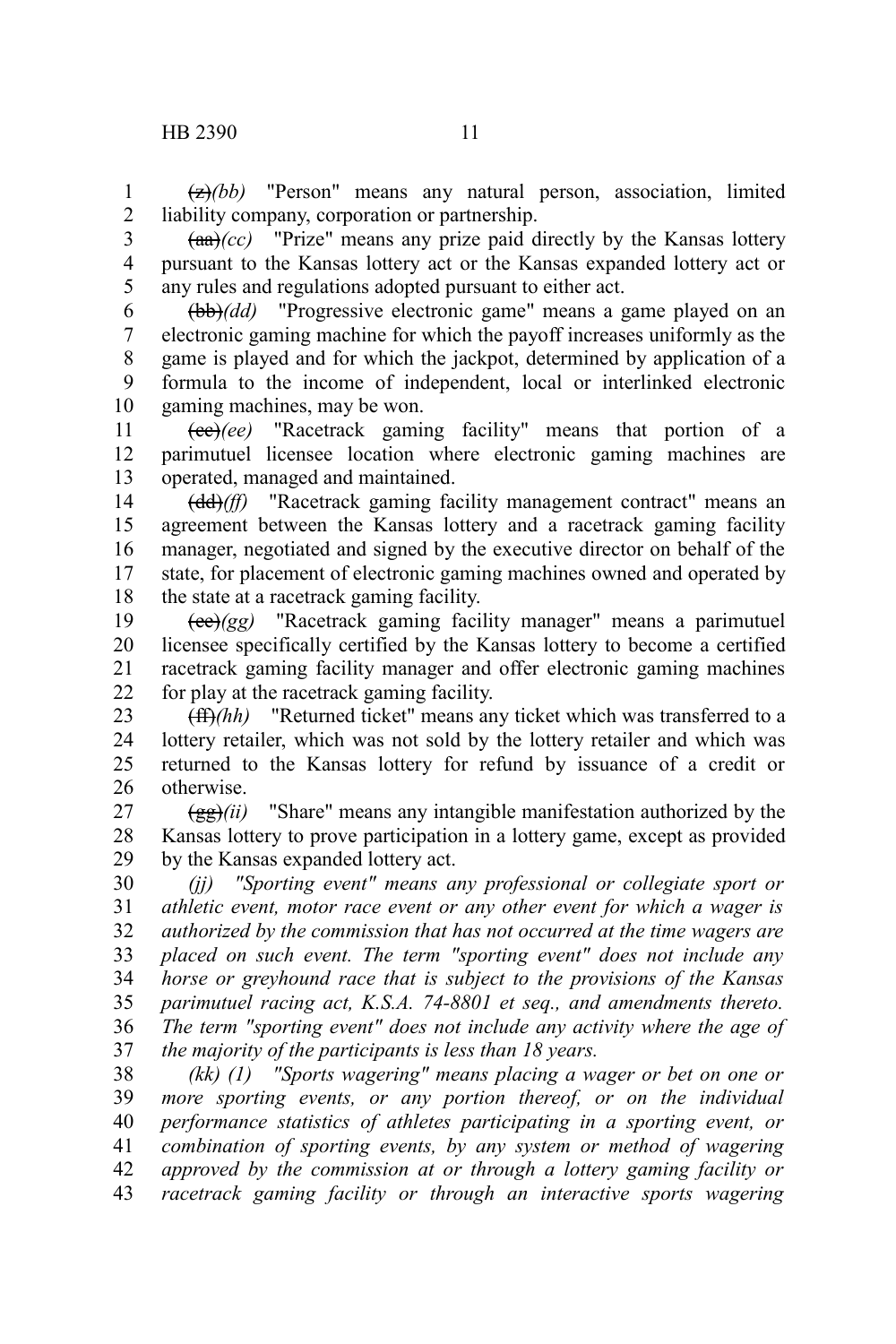*platform. The term "sports wagering" shall include, but is not limited to,* 1

*single-game bets, teaser bets, parlays, over-under bets, moneyline, pools, exchange wagerings, in-game wagering, in-play bets, proposition bets and straight bets.* 2 3 4

*(2) The term "sports wagering" does not include parimutuel wagering, as such term is defined in K.S.A. 74-8802, and amendments thereto, or fantasy sports leagues, as such term is defined in K.S.A. 2018 Supp. 21-6403, and amendments thereto.* 5 6 7 8

*(ll) "Sports wagering operator" means any lottery gaming facility manager or racetrack gaming facility manager that has entered into an approved management contract, in accordance with the Kansas expanded lottery act, that provides for operating and managing sports wagering, including any licensed third-party that has contracted with such lottery gaming facility manager or racetrack gaming facility manager.* 9 10 11 12 13 14

*(mm) "Sports wagering revenues" means wagering revenue generated from sports betting that shall be an amount equal to the total wagers less any voided wagers, applicable fees, federal excise taxes and any amounts paid as prizes. Sports wagering revenues shall not be considered lottery gaming facility revenues.* 15 16 17 18 19

(hh)*(nn)* "Ticket" means any tangible evidence issued by the Kansas lottery to prove participation in a lottery game other than a lottery facility game. 20 21 22

(ii)*(oo)* "Token" means a representative of value, of metal or other material, which is not legal tender, redeemable for cash only by the issuing lottery gaming facility manager or racetrack gaming facility manager and which is issued and sold by a lottery gaming facility manager or racetrack gaming facility manager for the sole purpose of playing an electronic gaming machine or lottery facility game. 23 24 25 26 27 28

 $(ii)$ (pp) "Vendor" means any person who has entered into a major procurement contract with the Kansas lottery. 29 30

(kk)*(qq)* "Video lottery machine" means any electronic video game machine that, upon insertion of cash, is available to play or simulate the play of a video game authorized by the commission, including, but not limited to, bingo, poker, black jack and keno, and which uses a video display and microprocessors and in which, by chance, the player may receive free games or credits that can be redeemed for cash. 31 32 33 34 35 36

*(rr) "Wager" or "bet" means a bargain in which the parties agree that, dependent upon chance, one stands to win or lose something of value specified in the agreement.* 37 38 39

Sec. 8. K.S.A. 74-8710 is hereby amended to read as follows: 74- 8710. (a) The commission, upon the recommendation of the executive director, shall adopt rules and regulations governing the establishment and operation of a state lottery, sales of lottery tickets and*,* the operation of 40 41 42 43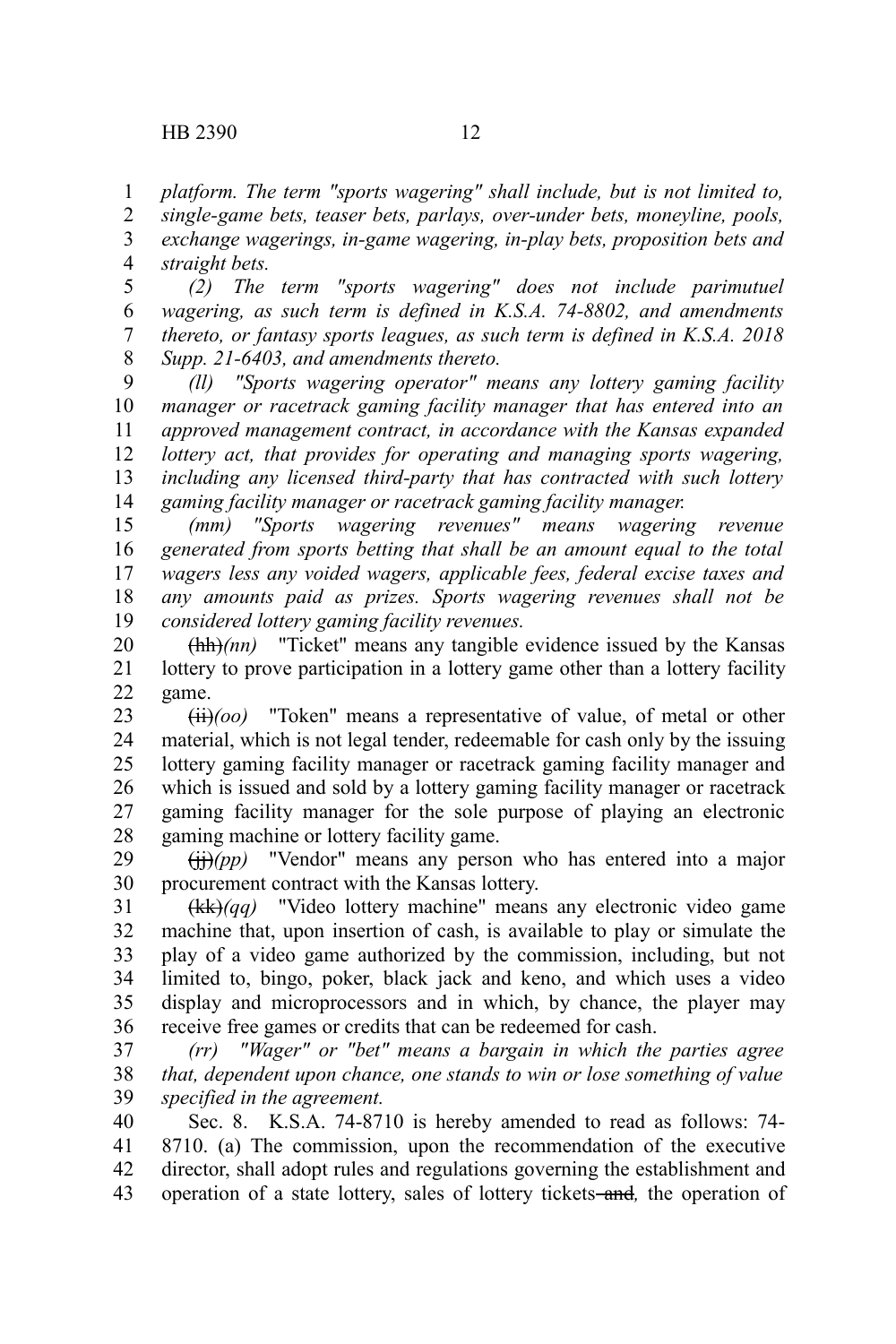lottery gaming facilities and racetrack gaming facilities *and the operation* 1

*of sports wagering* as necessary to carry out the purposes of the Kansas lottery act and the Kansas expanded lottery act. Temporary rules and regulations may be adopted by the commission without being subject to the provisions and requirements of K.S.A. 77-415 through 77-438, and amendments thereto, but shall be subject to approval by the attorney general as to legality and shall be filed with the secretary of state and published in the Kansas register. Temporary and permanent rules and regulations may include, but shall not be limited to: 2 3 4 5 6 7 8 9

(1) Subject to the provisions of subsection (c), the types of lottery games to be conducted, including, but not limited to, instant lottery, online, traditional games, lottery facility games and electronic gaming machine games but not including games on video lottery machines or lottery machines. 10 11 12 13 14

(2) The manner of selecting the winning tickets or shares, except that, if a lottery game utilizes a drawing of winning numbers, a drawing among entries or a drawing among finalists, such drawings shall always be open to the public and shall be recorded on both video and audio tape. 15 16 17 18

(3) The manner of payment of prizes to the holders of winning tickets or shares. 19 20

(4) The frequency of the drawings or selections of winning tickets or shares. 21 22

(5) The type or types of locations at which tickets or shares may be sold. 23 24

25

(6) The method or methods to be used in selling tickets or shares.

(7) Additional qualifications for the selection of lottery retailers and the amount of application fees to be paid by each. 26 27

(8) The amount and method of compensation to be paid to lottery retailers, including special bonuses and incentives. 28 29

(9) Deadlines for claims for prizes by winners of each lottery game. 30

(10) Provisions for confidentiality of information submitted by vendors pursuant to K.S.A. 74-8705, and amendments thereto. 31 32

(11) Information required to be submitted by vendors, in addition to that required by K.S.A. 74-8705, and amendments thereto. 33 34

(12) The major procurement contracts or portions thereof to be awarded to minority business enterprises pursuant to subsection (a) of K.S.A. 74-8705*(a)*, and amendments thereto, and procedures for the award thereof. 35 36 37 38

(13) Rules and regulations to implement, administer and enforce the provisions of the Kansas expanded lottery act. Such rules and regulations shall include, but not be limited to, rules and regulations which govern management contracts and which are designed to*:* (A) Ensure the integrity of electronic gaming machines and*,* other lottery facility games*, sports* 39 40 41 42 43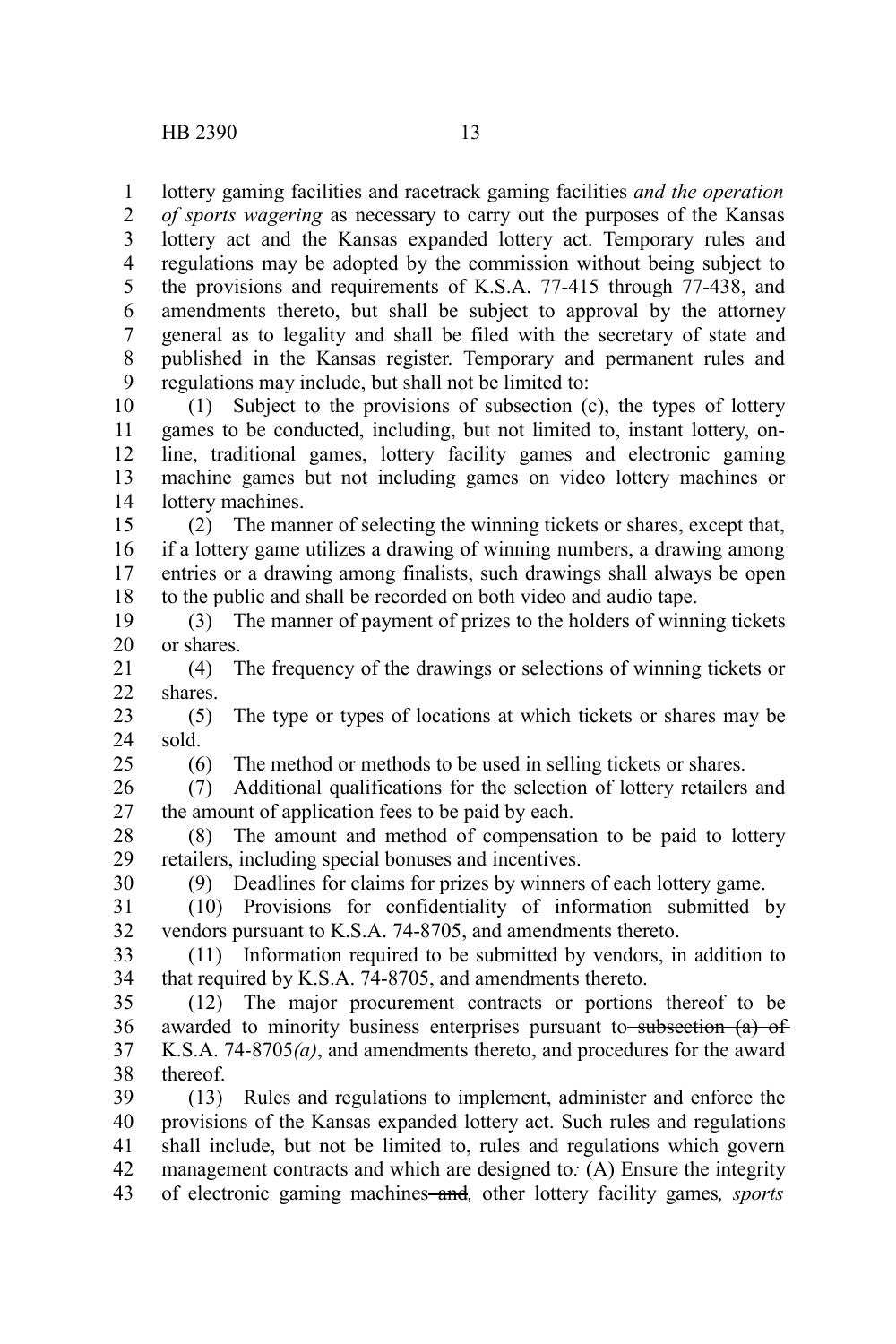*wagering* and the finances of lottery gaming facilities and racetrack gaming facilities*;* and (B) *promote responsible gaming and* alleviate problem gambling, including a requirement that each lottery gaming facility and each racetrack gaming facility maintain a self-exclusion list by which individuals may exclude themselves from access to electronic gaming machines and*,* other lottery facility games *and sports wagering*. 1 2 3 4 5 6

(14) The types of electronic gaming machines, lottery facility games and electronic gaming machine games to be operated pursuant to the Kansas expanded lottery act. 7 8 9

(b) No new lottery game shall commence operation after the effective date of this act unless first approved by the governor or, in the governor's absence or disability, the lieutenant governor. This subsection shall not be construed to require approval of games played on an electronic gaming machine. 10 11 12 13 14

(c) The lottery shall adopt rules and regulations concerning the game of keno. Such rules and regulations shall require that the amount of time which elapses between the start of games shall not be less than four minutes. 15 16 17 18

Sec. 9. K.S.A. 74-8716 is hereby amended to read as follows: 74- 8716. (a) It is unlawful for the executive director, a member of the commission or any employee of the Kansas lottery, or any person residing in the household thereof to: 19 20 21 22

(1) Have, either directly or indirectly, an interest in a business knowing that such business contracts with the Kansas lottery for a major procurement, whether such interest is as a natural person, partner, member of an association, stockholder or director or officer of a corporation; or 23 24 25 26

(2) accept or agree to accept any economic opportunity, gift, loan, gratuity, special discount, favor or service, or hospitality other than food and beverages, having an aggregate value of \$20 or more in any calendar year from a person knowing that such person*:* (A) Contracts or seeks to contract with the state to supply gaming equipment, materials, tickets or consulting services for use in the lottery*;* or (B) is a lottery retailer or an applicant for lottery retailer. 27 28 29 30 31 32 33

(b) It is unlawful for a lottery retailer, an applicant for lottery retailer or a person who contracts or seeks to contract with the state to supply gaming equipment, materials, tickets or consulting services for use in the lottery to offer, pay, give or make any economic opportunity, gift, loan, gratuity, special discount, favor or service, or hospitality other than food and beverages, having an aggregate value of \$20 or more in any calendar year to a person, knowing such person is the executive director, a member of the commission or an employee of the Kansas lottery, or a person residing in the household thereof. 34 35 36 37 38 39 40 41 42 43

(c) It shall be unlawful for any person to serve as executive director, a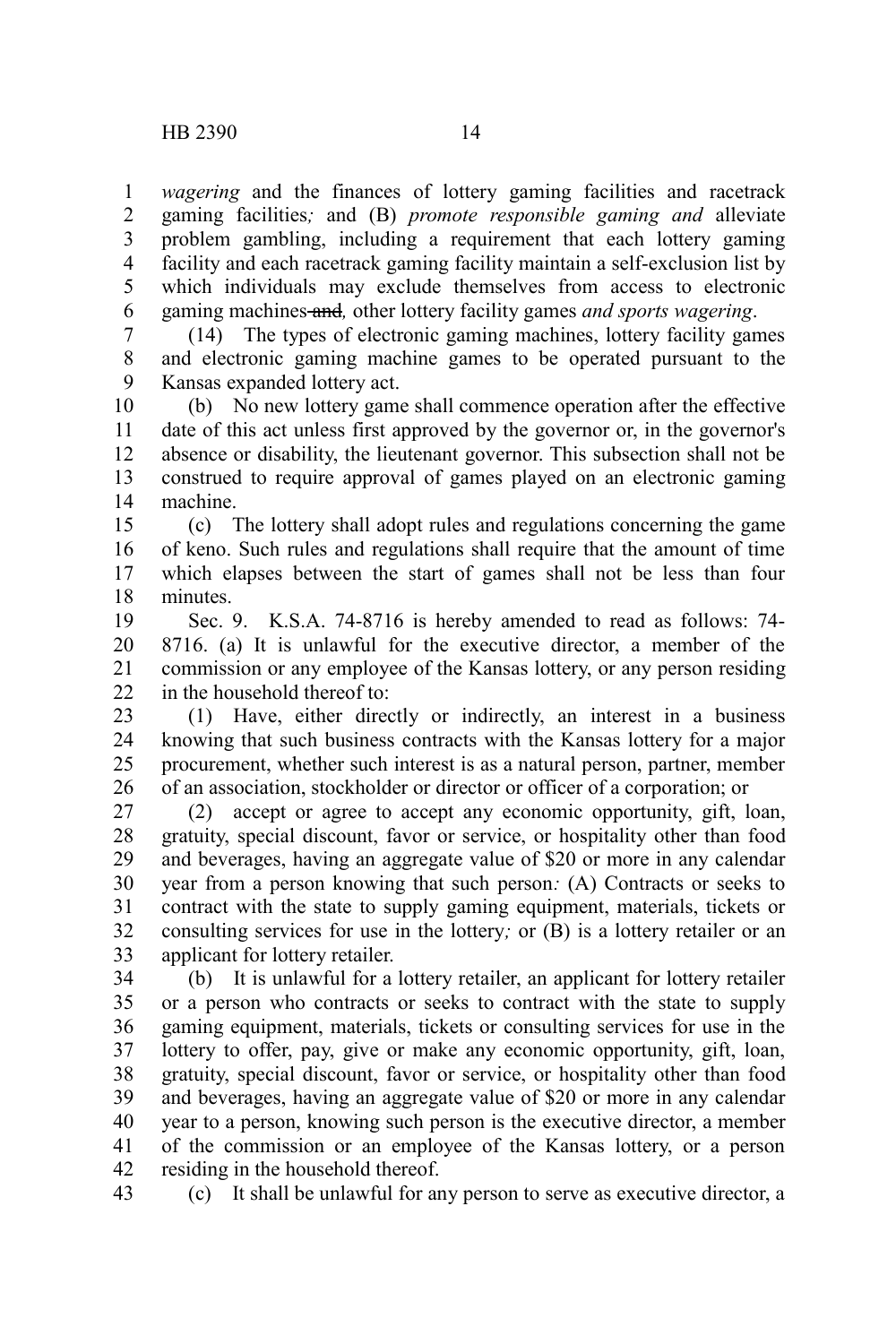member of the commission or an employee of the Kansas lottery while or within five years after holding, either directly or indirectly, a financial interest or being employed by or a consultant to any of the following: 1 2 3

(1) Any lottery gaming facility manager, subcontractor or agent of a lottery gaming facility manager, manufacturer or vendor of electronic gaming machines*, interactive sports wagering platform licensee* or central computer system provider, or any business-which *that* sells goods or services to a lottery gaming facility manager; or 4 5 6 7 8

(2) any licensee pursuant to the Kansas parimutuel racing act, other than the Kansas lottery or a person holding a license on behalf of the Kansas lottery, or any business which sells goods or services to a parimutuel licensee. 9 10 11 12

(d) No person who holds a license issued by the Kansas racing and gaming commission shall serve as executive director or as a member of the commission or shall be employed by the Kansas lottery while or within five years after holding such license. 13 14 15 16

(e) No person shall participate, directly or indirectly, as an owner, owner-trainer or trainer of a horse or greyhound, or as a jockey of a horse, entered in a race meeting conducted in this state while executive director, a member of the commission or an employee of the Kansas lottery. 17 18 19 20

(f) It shall be unlawful for the executive director, a member of the commission or an employee of the Kansas lottery to accept any compensation, gift, loan, entertainment, favor or service from any lottery gaming facility manager, subcontractor or agent of a lottery gaming facility manager, manufacturer or vendor of electronic gaming machines*, interactive sports wagering platform licensee* or central computer system provider. 21 22 23 24 25 26 27

(g) It shall be unlawful for the executive director, a member of the commission or an employee of the Kansas lottery to accept any compensation, gift, loan, entertainment, favor or service from any licensee pursuant to the Kansas parimutuel racing act, except such suitable facilities and services within a racetrack facility operated by an organization licensee as may be required to facilitate the performance of the executive director's, member's or employee's official duties. 28 29 30 31 32 33 34

35

(h) Violation of this section is a class A misdemeanor.

(i) If the executive director, a member of the commission or an employee of the Kansas lottery, or any person residing in the household thereof, is convicted of an act described by this section, such executive director, member or employee shall be removed from office or employment with the Kansas lottery. 36 37 38 39 40

(j) In addition to the provisions of this section, all other provisions of law relating to conflicts of interest of state employees shall apply to the members of the commission and employees of the Kansas lottery. 41 42 43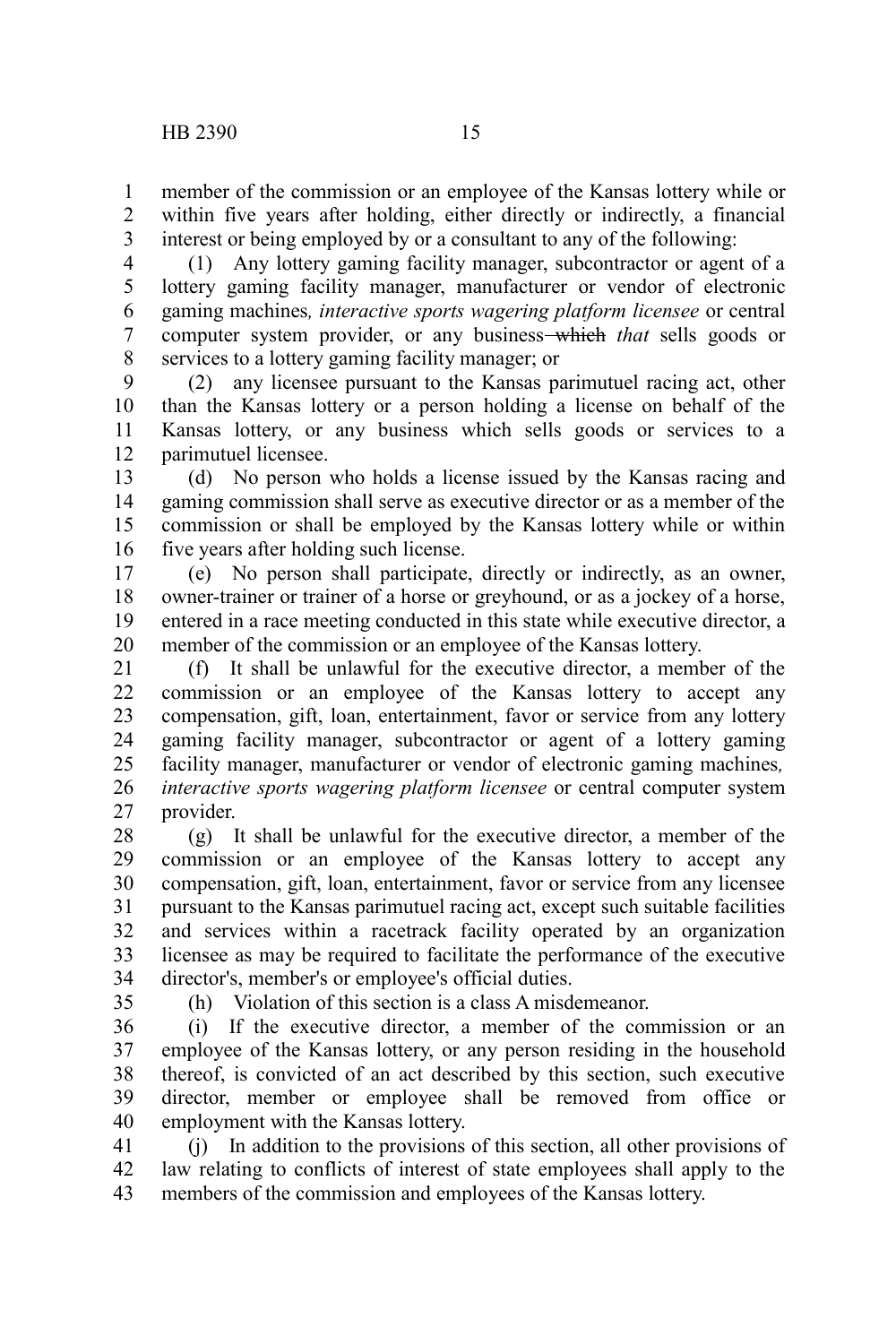Sec. 10. K.S.A. 74-8733 is hereby amended to read as follows: 74- 8733. (a) K.S.A. 74-8733 through 74-8773, and amendments thereto, *and sections 1 through 5, and amendments thereto,* shall be known and may be cited as the Kansas expanded lottery act. The Kansas expanded lottery act shall be *a* part of and supplemental to the Kansas lottery act. 1 2 3 4 5

(b) If any provision of this act or the application thereof to any person or circumstance is held invalid, the invalidity shall not affect any other provision or application of the act which can be given effect without the invalid provision or application. 6 7 8 9

(c) Any action challenging the constitutionality of or arising out of any provision of this act, any lottery gaming facility management contract or any racetrack gaming facility management contract entered into pursuant to this act shall be brought in the district court of Shawnee county. 10 11 12 13 14

Sec. 11. K.S.A. 74-8734 is hereby amended to read as follows: 74- 8734. (a) The Kansas lottery may operate one lottery gaming facility in each gaming zone. 15 16 17

(b) Not more than 30 days after the effective date of this act the lottery commission shall adopt and publish in the Kansas register the procedure for receiving, considering and approving, proposed lottery gaming facility management contracts. Such procedure shall include provisions for review of competitive proposals within a gaming zone and the date by which proposed lottery gaming facility management contracts must be received by the lottery commission if they are to receive consideration. 18 19 20 21 22 23 24 25

(c) The lottery commission shall adopt standards to promote the integrity of the gaming and finances of lottery gaming facilities, which shall apply to all management contracts, shall meet or exceed industry standards for monitoring and controlling the gaming and finances of gaming facilities and shall give the executive director sufficient authority to monitor and control the gaming operation and to ensure its integrity and security. 26 27 28 29 30 31 32

(d) The Kansas lottery commission may approve management contracts with one or more prospective lottery gaming facility managers to manage, or construct and manage, on behalf of the state of Kansas and subject to the operational control of the Kansas lottery, a lottery gaming facility or lottery gaming enterprise at specified destination locations within the northeast, south central, southwest and southeast Kansas gaming zones where the commission determines the operation of such facility would promote tourism and economic development. The commission shall approve or disapprove a proposed management contract within 90 days after the deadline for receipt of proposals established pursuant to subsection (b). 33 34 35 36 37 38 39 40 41 42 43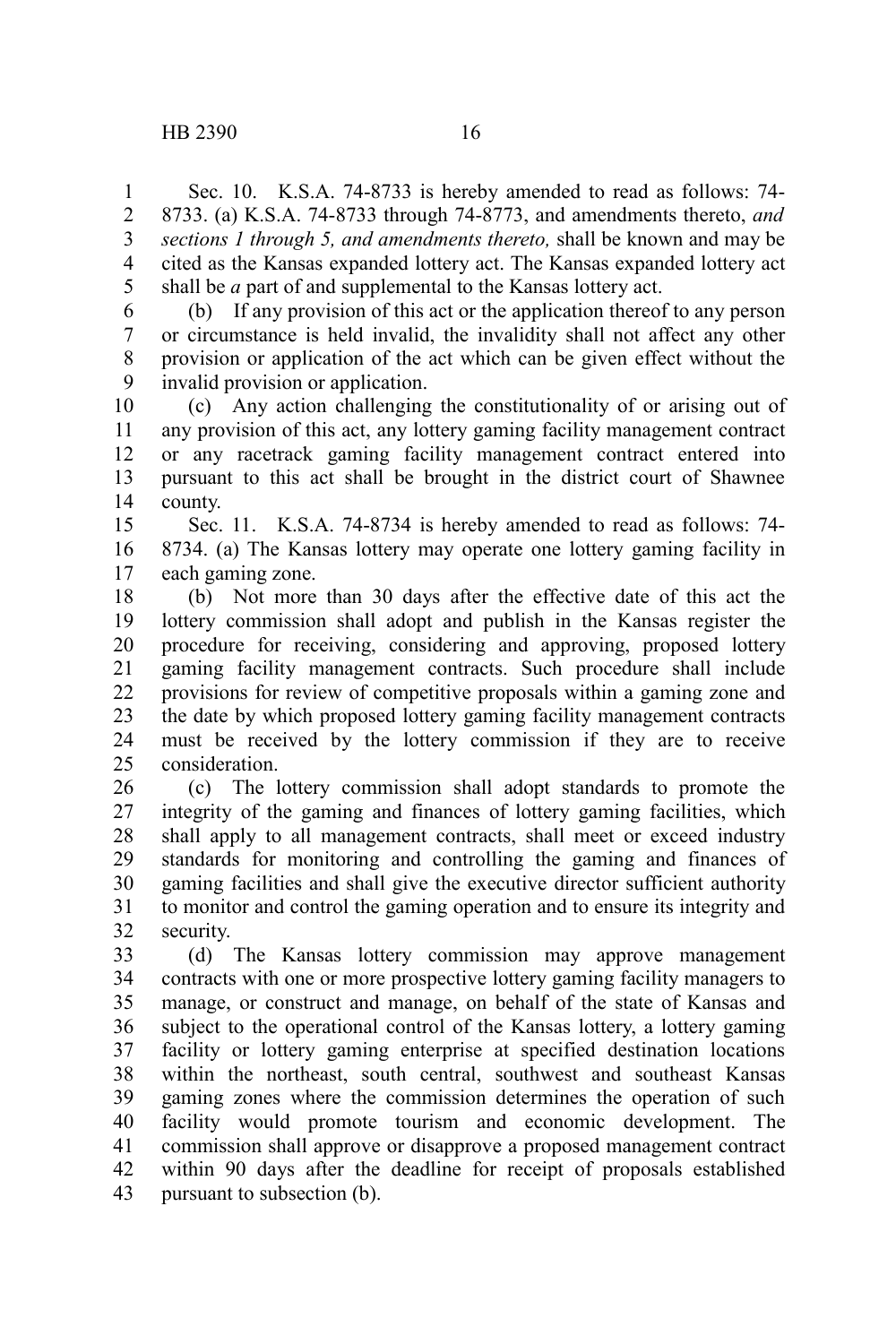(e) In determining whether to approve a management contract with a prospective lottery gaming facility manager to manage a lottery gaming facility or lottery gaming enterprise pursuant to this section, the commission shall take into consideration the following factors: The size of the proposed facility; the geographic area in which such facility is to be located; the proposed facility's location as a tourist and entertainment destination; the estimated number of tourists that would be attracted by the proposed facility; the number and type of lottery facility games to be operated at the proposed facility; and agreements related to ancillary lottery gaming facility operations. 1 2 3 4 5 6 7 8 9 10

(f) Subject to the requirements of this section, the commission shall approve at least one proposed lottery gaming facility management contract for a lottery gaming facility in each gaming zone. 11 12 13

14

(g) The commission shall not approve a management contract unless:

(1) (A) The prospective lottery gaming facility manager is a resident Kansas American Indian tribe and, at a minimum: (i) Has sufficient access to financial resources to support the activities required of a lottery gaming facility manager under the Kansas expanded lottery act; and (ii) has three consecutive years' experience in the management of gaming which would be class III gaming, as defined in K.S.A. 46-2301, and amendments thereto, operated pursuant to state or federal law; or 15 16 17 18 19 20 21

(B) the prospective lottery gaming facility manager is not a resident Kansas American Indian tribe and, at a minimum: (i) Has sufficient access to financial resources to support the activities required of a lottery gaming facility manager under the Kansas expanded lottery act; (ii) is current in filing all applicable tax returns and in payment of all taxes, interest and penalties owed to the state of Kansas and any taxing subdivision where such prospective manager is located in the state of Kansas, excluding items under formal appeal pursuant to applicable statutes; and (iii) has three consecutive years' experience in the management of gaming which would be class III gaming, as defined in K.S.A. 46-2301, and amendments thereto, operated pursuant to state or federal law; and 22 23 24 25 26 27 28 29 30 31 32

(2) the commission determines that the proposed development consists of an investment in infrastructure, including ancillary lottery gaming facility operations, of at least \$225,000,000 in the northeast and south central Kansas gaming zones and of at least \$50,000,000 in the southeast and southwest Kansas gaming zones. The commission, in determining whether the minimum investment required by this subsection is met, shall not include any amounts derived from or financed by state or local retailers' sales tax revenues. 33 34 35 36 37 38 39 40

(h) Any management contract approved by the commission under this section shall: 41 42

43

(1) Have a maximum initial term of 15 years from the date of opening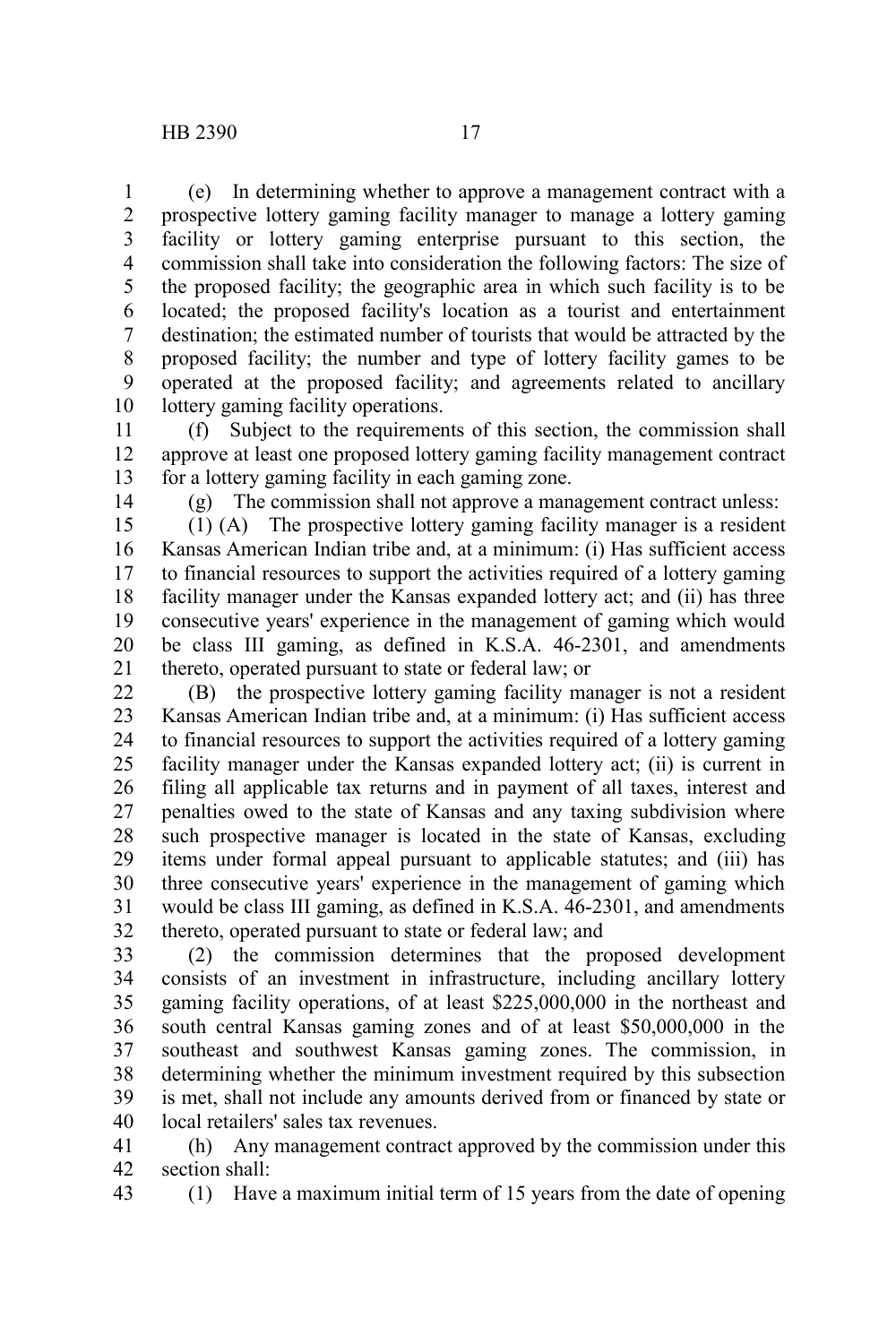of the lottery gaming facility. At the end of the initial term, the contract may be renewed by mutual consent of the state and the lottery gaming facility manager; 1 2 3

(2) specify the total amount to be paid to the lottery gaming facility manager pursuant to the contract; 4 5

(3) establish a mechanism to facilitate payment of lottery gaming facility expenses, payment of the lottery gaming facility manager's share of the lottery gaming facility revenues and distribution of the state's share of the lottery gaming facility revenues; 6 7 8 9

(4) include a provision for the lottery gaming facility manager to pay the costs of oversight and regulation of the lottery gaming facility manager and the operations of the lottery gaming facility by the Kansas racing and gaming commission; 10 11 12 13

(5) establish the types of lottery facility games to be installed in such facility; 14 15

(6) provide for the prospective lottery gaming facility manager, upon approval of the proposed lottery gaming facility management contract, to pay to the state treasurer a privilege fee of \$25,000,000 for the privilege of being selected as a lottery gaming facility manager of a lottery gaming facility in the northeast or south central Kansas gaming zone and \$5,500,000 for the privilege of being selected as a lottery gaming facility manager of a lottery gaming facility in the southeast or southwest Kansas gaming zone. Such fee shall be deposited in the state treasury and credited to the lottery gaming facility manager fund, which is hereby created in the state treasury; 16 17 18 19 20 21 22 23 24 25

(7) incorporate terms and conditions for the ancillary lottery gaming facility operations; 26 27

(8) designate as key employees, subject to approval of the executive director, any employees or contractors providing services or functions which are related to lottery facility games authorized by a management contract; 28 29 30 31

32

(9) include financing commitments for construction;

(10) include a resolution of endorsement from the city governing body, if the proposed facility is within the corporate limits of a city, or from the county commission, if the proposed facility is located in the unincorporated area of the county; 33 34 35 36

(11) include a requirement that any parimutuel licensee developing a lottery gaming facility pursuant to this act comply with all orders and rules and regulations of the Kansas racing and gaming commission with regard to the conduct of live racing, including the same minimum days of racing as specified in K.S.A. 74-8746, and amendments thereto, for operation of electronic gaming machines at racetrack gaming facilities; 37 38 39 40 41 42

(12) include a provision for the state to receive not less than 22% of 43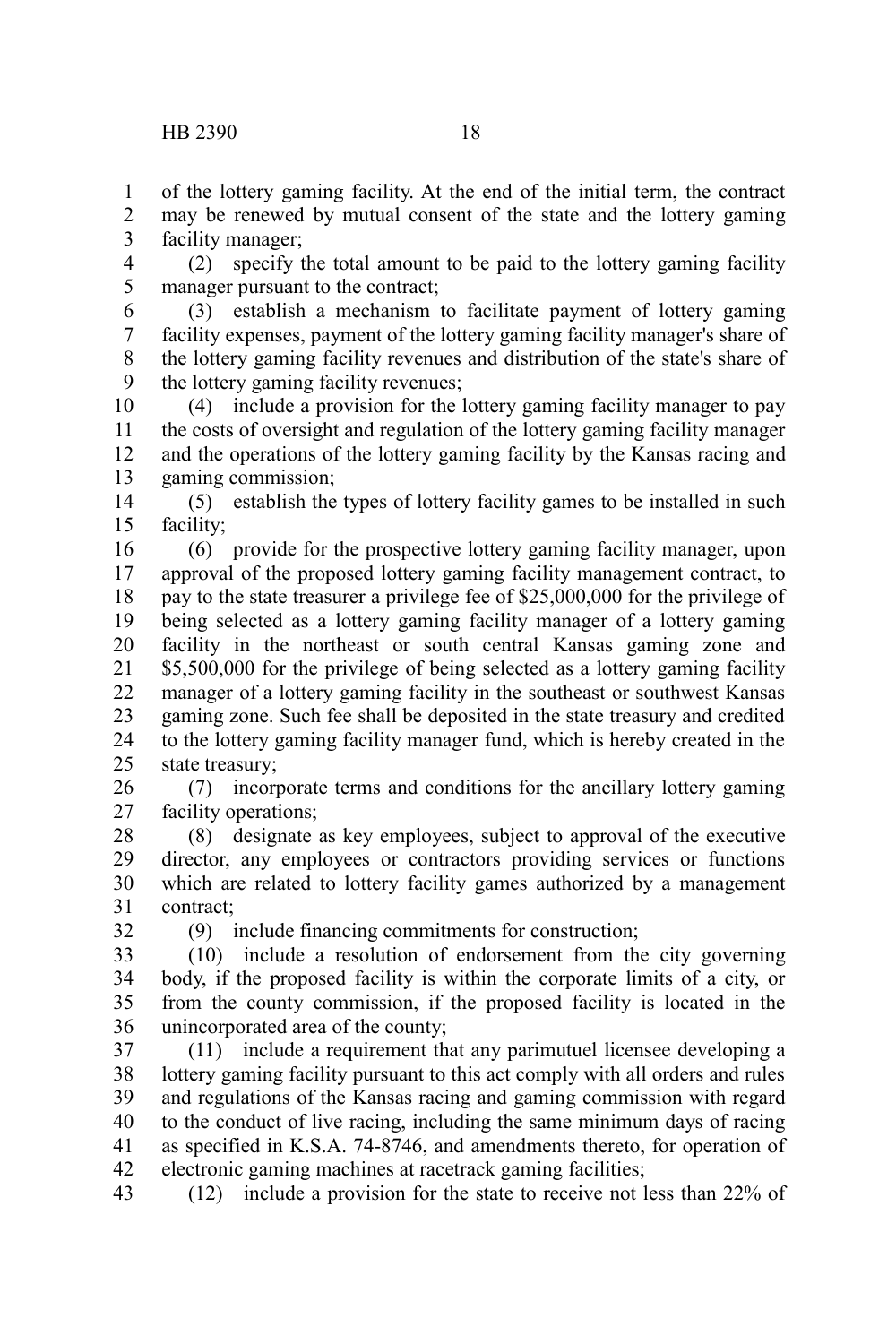lottery gaming facility revenues, which shall be paid to the expanded lottery act revenues fund established by K.S.A. 74-8768, and amendments thereto; 1 2 3

(13) include a provision for 2% of lottery gaming facility revenues to be paid to the problem gambling and addictions grant fund established by K.S.A. 2018 Supp. 79-4805, and amendments thereto; 4 5 6

(14) if the prospective lottery gaming facility manager is an American Indian tribe, include a provision that such tribe agrees to waive its sovereign immunity with respect to any actions arising from or to enforce either the Kansas expanded lottery act or any provision of the lottery gaming facility management contract; any action brought by an injured patron or by the state of Kansas; any action for purposes of enforcing the workers compensation act or any other employment or labor law; and any action to enforce laws, rules and regulations and codes pertaining to health, safety and consumer protection; and for any other purpose deemed necessary by the executive director to protect patrons or employees and promote fair competition between the tribe and others seeking a lottery gaming facility management contract; 7 8 9 10 11 12 13 14 15 16 17 18

(15) (A) if the lottery gaming facility is located in the northeast or southwest Kansas gaming zone and is not located within a city, include a provision for payment of an amount equal to 3% of the lottery gaming facility revenues to the county in which the lottery gaming facility is located; or (B) if the lottery gaming facility is located in the northeast or southwest Kansas gaming zone and is located within a city, include provision for payment of an amount equal to 1.5% of the lottery gaming facility revenues to the city in which the lottery gaming facility is located and an amount equal to 1.5% of such revenues to the county in which such facility is located; 19 20 21 22 23 24 25 26 27 28

(16) (A) if the lottery gaming facility is located in the southeast or south central Kansas gaming zone and is not located within a city, include a provision for payment of an amount equal to 2% of the lottery gaming facility revenues to the county in which the lottery gaming facility is located and an amount equal to 1% of such revenues to the other county in such zone; or (B) if the lottery gaming facility is located in the southeast or south central Kansas gaming zone and is located within a city, provide for payment of an amount equal to 1% of the lottery gaming facility revenues to the city in which the lottery gaming facility is located, an amount equal to 1% of such revenues to the county in which such facility is located and an amount equal to 1% of such revenues to the other county in such zone; 29 30 31 32 33 34 35 36 37 38 39

(17) allow the lottery gaming facility manager to manage the lottery gaming facility in a manner consistent with this act and applicable law, but shall place full, complete and ultimate ownership and operational control of the gaming operation of the lottery gaming facility with the Kansas 40 41 42 43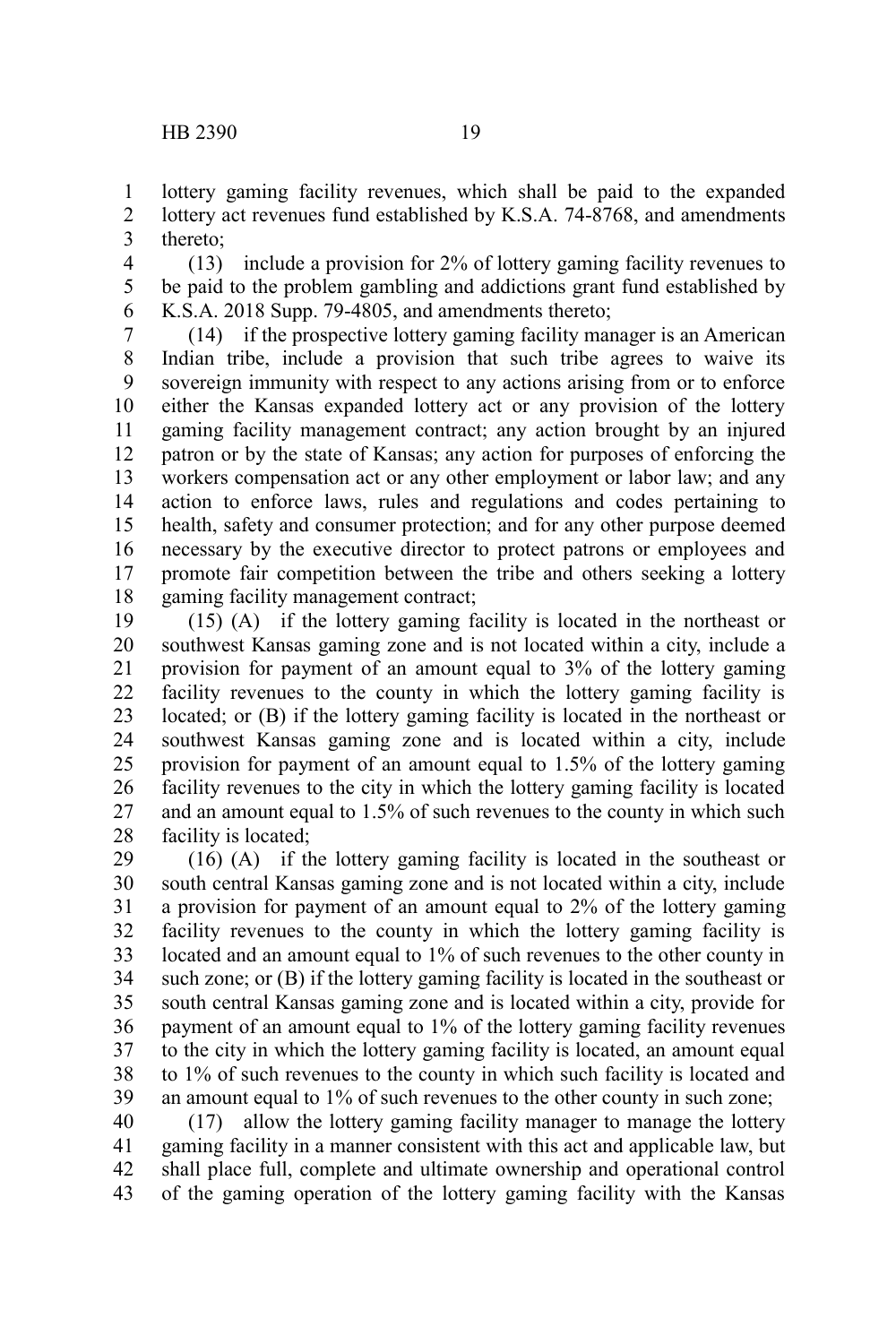lottery. The Kansas lottery shall not delegate and shall explicitly retain the power to overrule any action of the lottery gaming facility manager affecting the gaming operation without prior notice. The Kansas lottery shall retain full control over all decisions concerning lottery gaming facility games *and sports wagering*; 1 2 3 4 5

(18) include provisions for the Kansas racing and gaming commission to oversee all lottery gaming facility operations, including, but not limited to: Oversight of internal controls; oversight of security of facilities; performance of background investigations, determination of qualifications and credentialing of employees, contractors and agents of the lottery gaming facility manager and of ancillary lottery gaming facility operations, as determined by the Kansas racing and gaming commission; auditing of lottery gaming facility revenues *and sports wagering revenues*; enforcement of all state laws and maintenance of the integrity of gaming operations; and 6 7 8 9 10 11 12 13 14 15

(19) include enforceable provisions: (A) Prohibiting the state, until July 1, 2032, from: (i) Entering into management contracts for more than four lottery gaming facilities or similar gaming facilities, one to be located in the northeast Kansas gaming zone, one to be located in the south central Kansas gaming zone, one to be located in the southwest Kansas gaming zone and one to be located in the southeast Kansas gaming zone; (ii) designating additional areas of the state where operation of lottery gaming facilities or similar gaming facilities would be authorized;  $\sigma$  (iii) operating an aggregate of more than 2,800 electronic gaming machines at all parimutuel licensee locations; *or (iv) operating any gambling or betting through the internet other than through a lottery gaming facility or racetrack gaming facility;* and (B) requiring the state to repay to the lottery gaming facility manager an amount equal to the privilege fee paid by such lottery gaming facility manager, plus interest on such amount, compounded annually at the rate of 10%, if the state violates the prohibition provision described in (A). 16 17 18 19 20 21 22 23 24 25 26 27 28 29 30 31

*(i) Any management contract approved by the commission under this section may include provisions for operating and managing sports wagering by the lottery gaming facility manager in person at the lottery gaming facility and over the internet via an interactive sports wagering platform, provided that each lottery gaming facility shall be limited to one interactive sports wagering platform. Subject to the approval of the commission and operational control of the Kansas lottery, such provisions may authorize the lottery gaming facility manager on behalf of the Kansas lottery to contract with a third party to provide ancillary services related to sports wagering, including, but not limited to, banking for sports wagering operations, setting of odds for sports wagering and supplying equipment, software and any other items ancillary to processing sports* 32 33 34 35 36 37 38 39 40 41 42 43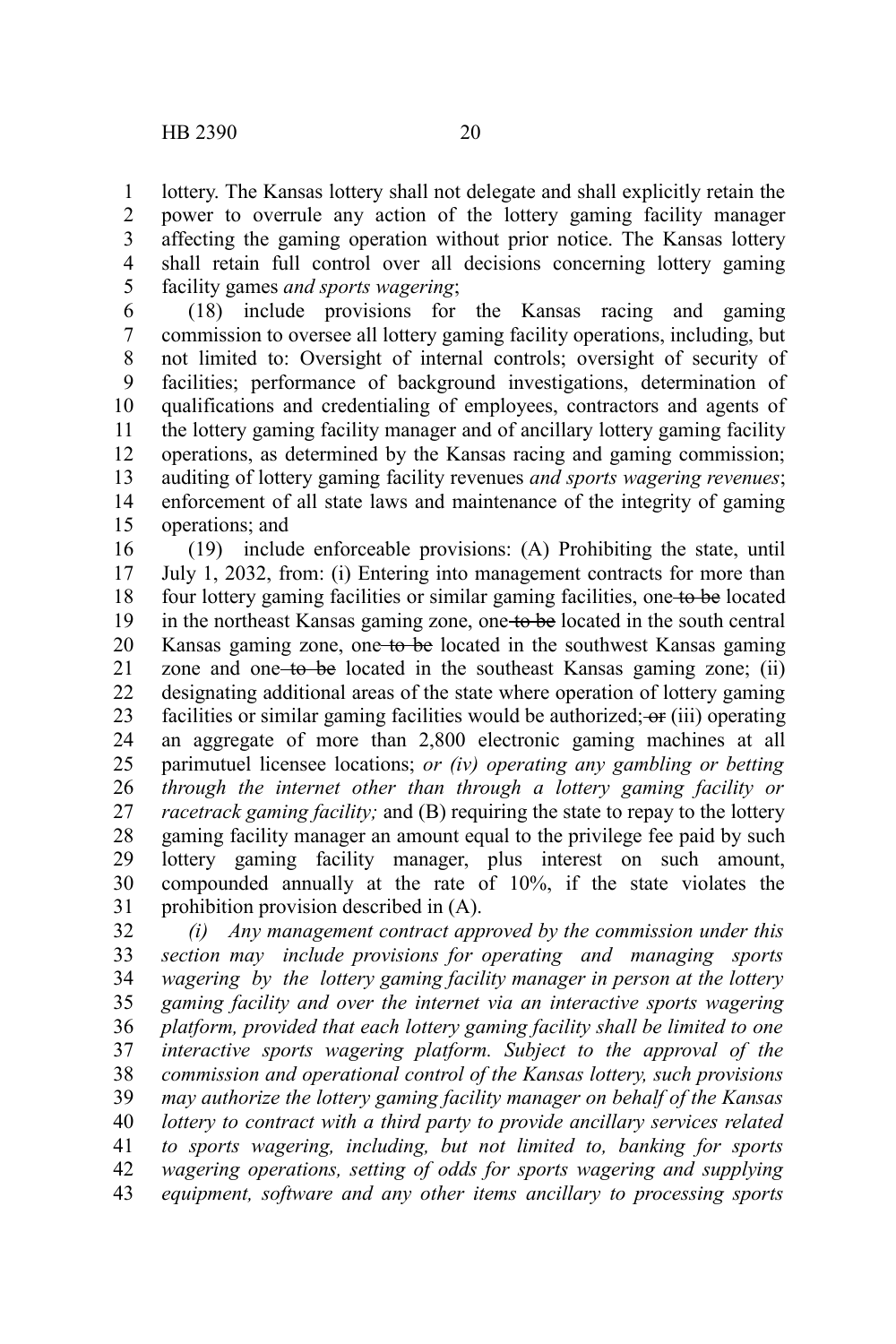*wagers at the lottery gaming facility and over the internet via an interactive sports wagering platform. If a management contract includes such provisions, then such contract shall include a provision for the state to receive 6.75% of the sports wagering revenues, which shall be paid to the expanded lottery act revenues fund established by K.S.A. 74-8768, and amendments thereto, and the remaining sports wagering revenues shall be distributed to the lottery gaming facility manager.* 1 2 3 4 5 6 7

 $\overline{(i)}$ *(i)* The power of eminent domain shall not be used to acquire any interest in real property for use in a lottery gaming enterprise. 8 9

 $\Theta(k)$  Any proposed management contract for which the privilege fee has not been paid to the state treasurer within 30 days after the date of approval of the management contract shall be null and void. 10 11 12

(k)*(l)* A person who is the manager of the racetrack gaming facility in a gaming zone shall not be eligible to be the manager of the lottery gaming facility in the same zone. 13 14 15

 $(H)(m)$  Management contracts authorized by this section may include provisions relating to: 16 17

(1) Accounting procedures to determine the lottery gaming facility revenues, unclaimed prizes and credits; 18 19

(2) minimum requirements for a lottery gaming facility manager to provide qualified oversight, security and supervision of the lottery facility games including the use of qualified personnel with experience in applicable technology; 20 21 22 23

(3) eligibility requirements for employees, contractors or agents of a lottery gaming facility manager who will have responsibility for or involvement with actual gaming activities or for the handling of cash or tokens; 24 25 26 27

(4) background investigations to be performed by the Kansas racing and gaming commission; 28 29

(5) credentialing requirements for any employee, contractor or agent of the lottery gaming facility manager or of any ancillary lottery gaming facility operation as provided by the Kansas expanded lottery act or rules and regulations adopted pursuant thereto; 30 31 32 33

(6) provision for termination of the management contract by either party for cause; and 34 35

(7) any other provision deemed necessary by the parties, including such other terms and restrictions as necessary to conduct any lottery facility game in a legal and fair manner. 36 37 38

 $\overline{(m)}$ (*n*) A management contract shall not constitute property, nor shall it be subject to attachment, garnishment or execution, nor shall it be alienable or transferable, except upon approval by the executive director, nor shall it be subject to being encumbered or hypothecated. The trustee of any insolvent or bankrupt lottery gaming facility manager may continue to 39 40 41 42 43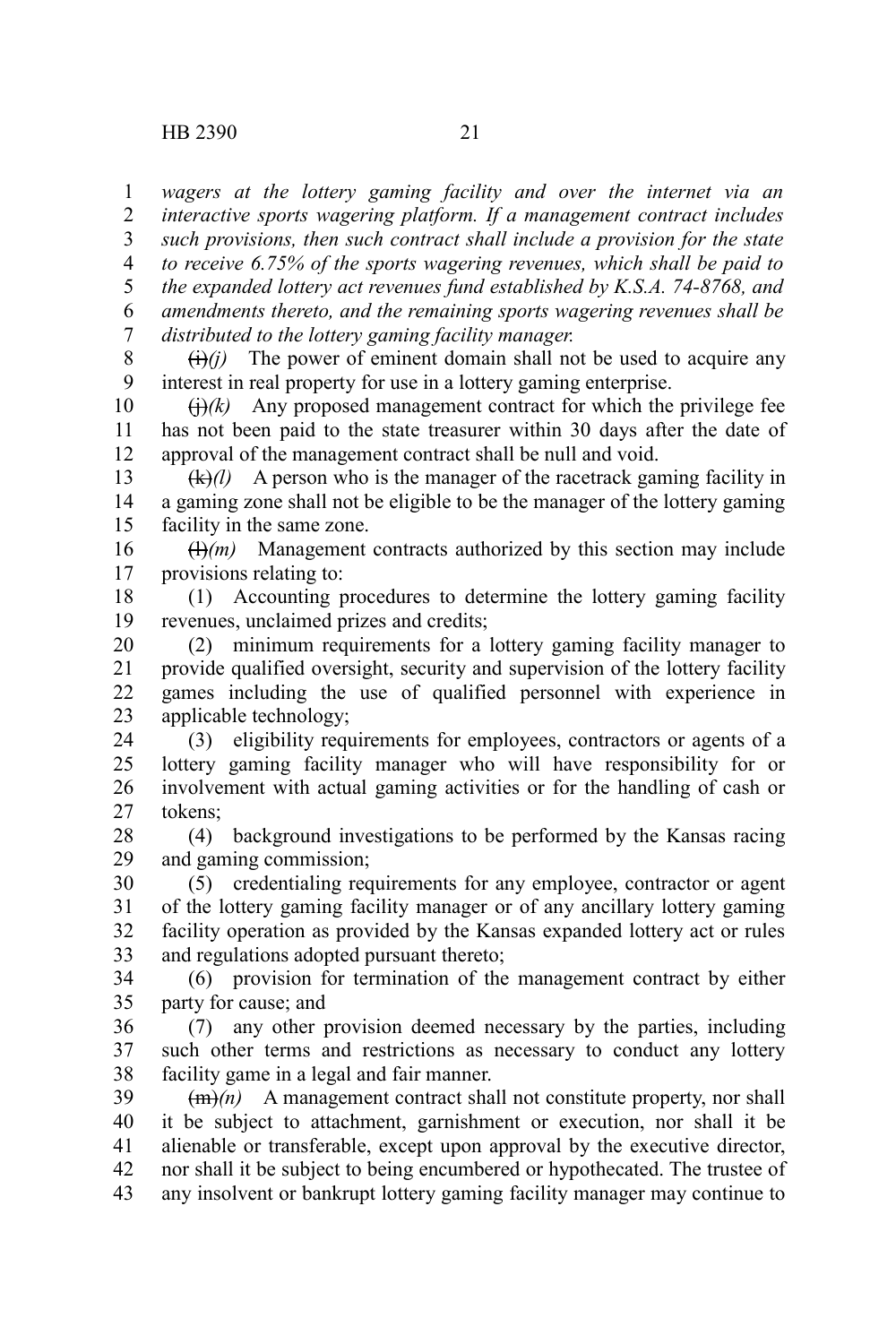operate pursuant to the management contract under order of the appropriate court for no longer than one year after the bankruptcy or insolvency of such manager. 1 2 3

 $\left(\frac{m}{0}\right)(1)$  The Kansas lottery shall be the licensee and owner of all software programs used at a lottery gaming facility for any lottery facility game. 4 5 6

(2) A lottery gaming facility manager, on behalf of the state, shall purchase or lease for the Kansas lottery all lottery facility games. All lottery facility games shall be subject to the ultimate control of the Kansas lottery in accordance with this act. 7 8 9 10

*(3) If a lottery gaming facility manager agrees to conduct sports wagering, the Kansas lottery shall be the licensee and owner of all software programs used in conducting sports wagering, and the lottery gaming facility manager, on behalf of the state, shall purchase or lease for the Kansas lottery any equipment or other property necessary for conducting sports wagering, including any interactive sports wagering platform. All sports wagering shall be subject to the ultimate control of the Kansas lottery in accordance with the Kansas expanded lottery act.* 11 12 13 14 15 16 17 18

 $\left(\Theta\right)(p)$  A lottery gaming facility shall comply with any planning and zoning regulations of the city or county in which it is to be located. The executive director shall not contract with any prospective lottery gaming facility manager for the operation and management of such lottery gaming facility unless such manager first receives any necessary approval under planning and zoning requirements of the city or county in which it is to be located. 19 20 21 22 23 24 25

 $(\theta)$  Prior to expiration of the term of a lottery gaming facility management contract, the lottery commission may negotiate a new lottery gaming facility management contract with the lottery gaming facility manager if the new contract is substantially the same as the existing contract. Otherwise, the lottery gaming facility review board shall be reconstituted and a new lottery gaming facility management contract shall be negotiated and approved in the manner provided by this act. 26 27 28 29 30 31 32

Sec. 12. K.S.A. 74-8741 is hereby amended to read as follows: 74- 8741. (a) The executive director of the Kansas lottery shall negotiate a racetrack gaming facility management contract to place electronic gaming machines at one parimutuel licensee location in each gaming zone except the southwest Kansas gaming zone. *The racetrack management contract may also provide for the racetrack gaming facility manager to operate and manage sports wagering as provided in subsection (d).* 33 34 35 36 37 38 39

(b) To be eligible to enter into a racetrack gaming facility management contract the prospective racetrack gaming facility manager shall, at a minimum: 40 41 42

(1) Have sufficient access to financial resources to support the 43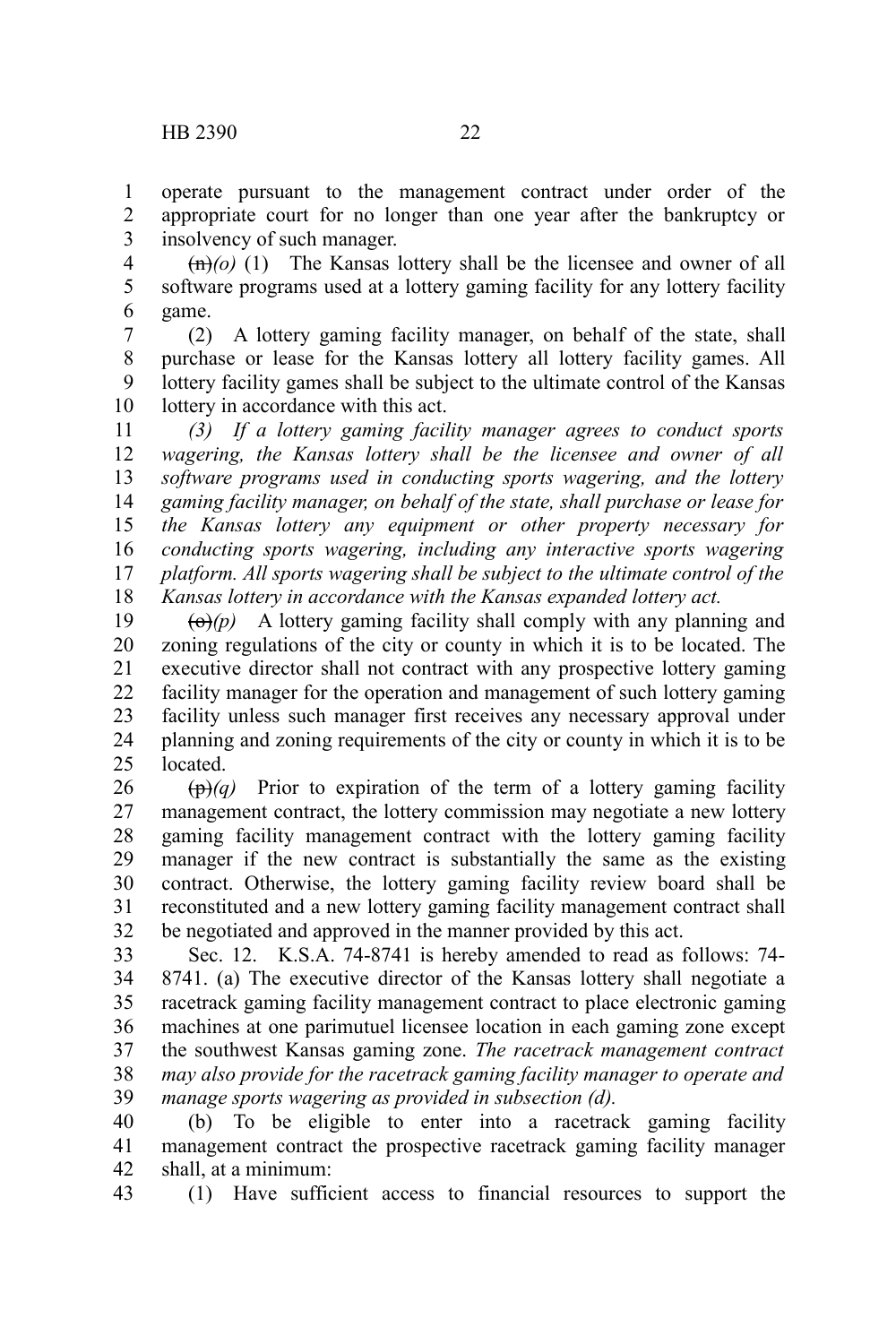activities required of a racetrack gaming facility manager under the Kansas expanded lottery act; and 1 2

(2) be current in filing all applicable tax returns and in payment of all taxes, interest and penalties owed to the state of Kansas and any taxing subdivision where such prospective manager is located in the state of Kansas, excluding items under formal appeal pursuant to applicable statutes. 3 4 5 6 7

8

(c) A racetrack gaming facility management contract shall include:

9

(1) The term of the contract;

(2) provisions for the Kansas racing and gaming commission to oversee all racetrack gaming facility operations, including, but not limited to: Oversight of internal controls; oversight of security of facilities; performance of background investigations, determination of qualifications and any required certification or licensing of officers, directors, board members, employees, contractors and agents of the racetrack gaming facility manager; auditing of net electronic gaming machine income and maintenance of the integrity of electronic gaming machine operations; 10 11 12 13 14 15 16 17

(3) provisions for the racetrack gaming facility manager to pay the costs of oversight and regulation of the racetrack gaming facility manager under this act and such manager's racetrack gaming facility operations by the Kansas racing and gaming commission; and 18 19 20 21

(4) enforceable provisions: (A) Prohibiting the state, until July 1, 2032, from: (i) Entering into management contracts for more than-three*four* lottery gaming facilities or similar gaming facilities, one to be located in the northeast Kansas gaming zone, one to be located in the south central Kansas gaming zone*, one located in the southwest Kansas gaming zone* and one to be located in the southeast Kansas gaming zone,*;* (ii) designating additional areas of the state where operation of lottery gaming facilities or similar gaming facilities would be authorized or<sub>*i*</sub>; (iii) operating an aggregate of more than 2,800 electronic gaming machines at all parimutuel licensee locations; *or (iv) operating any gambling or betting through the internet other than through a lottery gaming facility or racetrack gaming facility;* and (B) requiring the state to repay to the racetrack gaming facility manager an amount equal to the privilege fee paid by such racetrack gaming facility manager, plus interest on such amount, compounded annually at the rate of 10%, if the state violates the prohibition provision described in (A). 22 23 24 25 26 27 28 29 30 31 32 33 34 35 36 37

*(d) Any management contract approved by the commission under K.S.A. 74-8742, and amendments thereto, may include provisions for operating and managing sports wagering by the racetrack gaming facility manager in person at the racetrack gaming facility and over the internet via an interactive sports wagering platform, provided that each racetrack gaming facility shall be limited to one interactive sports* 38 39 40 41 42 43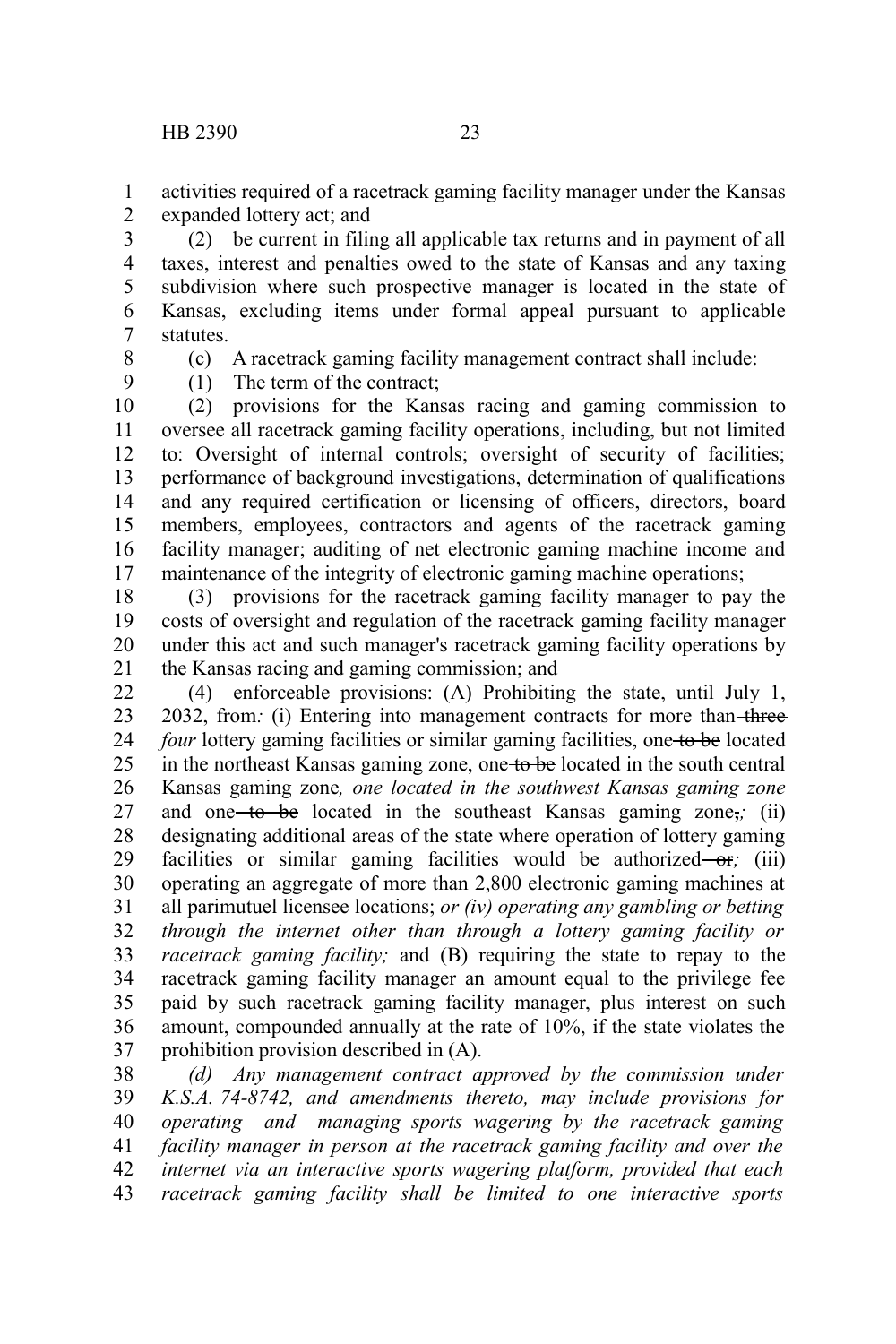*wagering platform. Subject to the approval of the commission and operational control of the Kansas lottery, such provisions may authorize the racetrack gaming facility manager on behalf of the Kansas lottery to contract with a third party to provide ancillary services related to sports wagering, including, but not limited to, banking for sports wagering operations, setting of odds for sports wagering and supplying equipment, software and any other items ancillary to processing sports wagers at the racetrack gaming facility and over the internet via an interactive sports wagering platform. If a management contract includes such provisions, then such contract shall include a provision for the state to receive 6.75% of the sports wagering revenues, which shall be paid to the expanded lottery act revenues fund established by K.S.A. 74-8768, and amendments thereto, and the remaining sports wagering revenues shall be distributed to the racetrack gaming facility manager.* 1 2 3 4 5 6 7 8 9 10 11 12 13 14

(d)*(e)* Racetrack gaming facility management contracts authorized by this section may include provisions relating to: 15 16

(1) Accounting procedures to determine net electronic gaming machine income, unclaimed prizes and credits; 17 18

(2) minimum requirements for a racetrack gaming facility manager to provide qualified oversight, security and supervision of electronic gaming machines including the use of qualified personnel with experience in applicable technology; 19 20 21 22

(3) eligibility requirements for employees, contractors or agents of a racetrack gaming facility manager who will have responsibility for or involvement with electronic gaming machines or for the handling of cash or tokens; 23 24 25 26

(4) background investigations to be performed by the Kansas racing and gaming commission; 27 28

(5) credentialing or certification requirements of any employee, contractor or agent as provided by the Kansas expanded lottery act or rules and regulations adopted pursuant thereto; 29 30 31

(6) provision for termination of the management contract by either party for cause; and 32 33

(7) any other provision deemed necessary by the parties, including such other terms and restrictions as necessary to conduct racetrack gaming facility operations in a legal and fair manner. 34 35 36

(e)*(f)* A person who is the manager of a lottery gaming facility in a gaming zone shall not be eligible to be the manager of the racetrack gaming facility in the same zone. 37 38 39

(f)*(g)* A racetrack gaming facility management contract shall not constitute property, nor shall it be subject to attachment, garnishment or execution, nor shall it be alienable or transferable, except upon approval by the executive director, nor shall it be subject to being encumbered or 40 41 42 43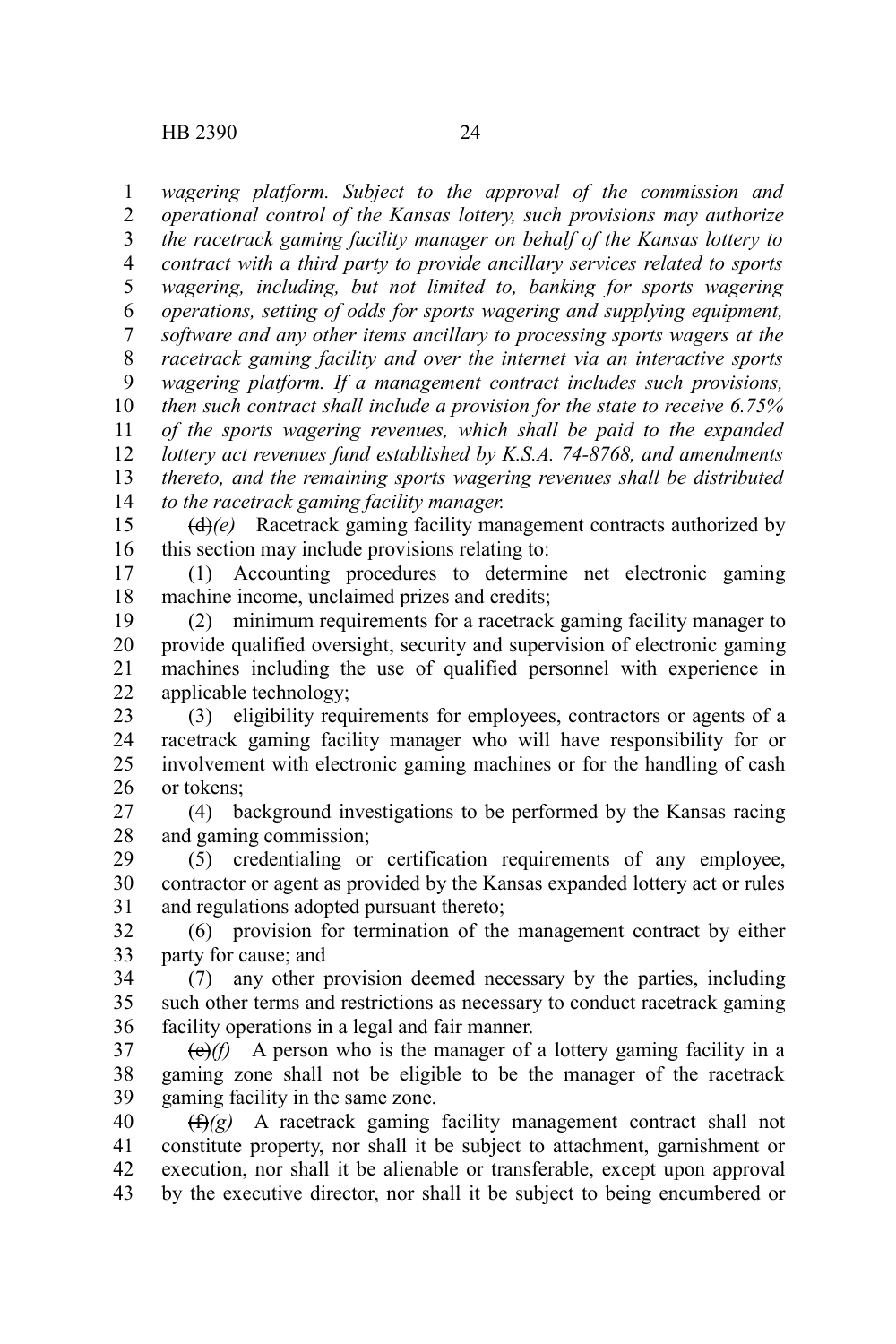hypothecated. 1

*(h) If a racetrack gaming facility manager agrees to conduct sports wagering, the Kansas lottery shall be the licensee and owner of all software programs used in conducting sports wagering, and the racetrack gaming facility manager, on behalf of the state, shall purchase or lease for the Kansas lottery any equipment or other property necessary for conducting sports wagering, including any interactive sports wagering platform. All sports wagering shall be subject to the ultimate control of the Kansas lottery in accordance with the Kansas expanded lottery act.* 2 3 4 5 6 7 8 9

Sec. 13. K.S.A. 74-8751 is hereby amended to read as follows: 74- 8751. The Kansas racing and gaming commission, through rules and regulations, shall establish: 10 11 12

(a) A certification requirement, and enforcement procedure, for officers, directors, key employees and persons directly or indirectly owning a 0.5% *5%* or more interest in a lottery gaming facility manager or racetrack gaming facility manager. Such certification requirement shall include compliance with such security, fitness and background investigations and standards as the executive director of the Kansas racing and gaming commission deems necessary to determine whether such person's reputation, habits or associations pose a threat to the public interest of the state or to the reputation of or effective regulation and control of the lottery gaming facility or racetrack gaming facility. Any person convicted of any felony, a crime involving gambling or a crime of moral turpitude prior to applying for a certificate hereunder or at any time thereafter shall be deemed unfit. The Kansas racing and gaming commission shall conduct the security, fitness and background checks required pursuant to this subsection. Certification pursuant to this subsection shall not be assignable or transferable; 13 14 15 16 17 18 19 20 21 22 23 24 25 26 27 28

(b) a certification requirement, and enforcement procedure, for those persons, including electronic gaming machine manufacturers, technology providers and computer system providers, who propose to contract with a lottery gaming facility manager, a racetrack gaming facility manager or the state for the provision of goods or services related to a lottery gaming facility or racetrack gaming facility, including management services. Such certification requirements shall include compliance with such security, fitness and background investigations and standards of officers, directors, key gaming employees and persons directly or indirectly owning  $a - 0.5\%$ *5%* or more interest in such entity as the executive director of the Kansas racing and gaming commission deems necessary to determine whether such person's reputation, habits and associations pose a threat to the public interest of the state or to the reputation of or effective regulation and control of the lottery gaming facility or racetrack gaming facility. Any person convicted of any felony, a crime involving gambling or a crime of 29 30 31 32 33 34 35 36 37 38 39 40 41 42 43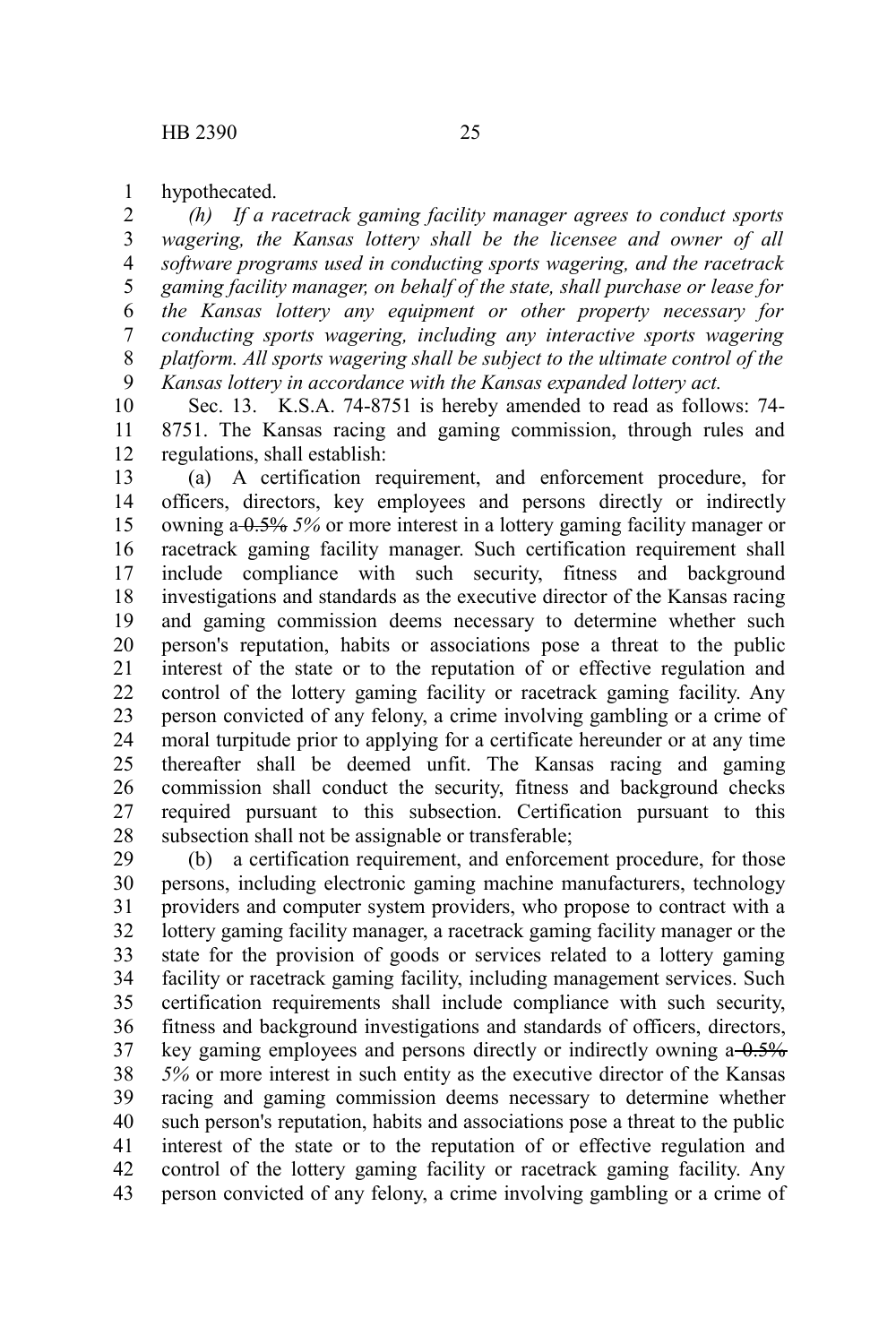moral turpitude prior to applying for a certificate hereunder or at any time thereafter shall be deemed unfit. If the executive director of the racing and gaming commission determines the certification standards of another state are comprehensive, thorough and provide similar adequate safeguards, the executive director may certify an applicant already certified in such state without the necessity of a full application and background check. The Kansas racing and gaming commission shall conduct the security, fitness and background checks required pursuant to this subsection. Certification pursuant to this subsection shall not be assignable or transferable; 1 2 3 4 5 6 7 8 9

(c) provisions for revocation of a certification required by subsection (a) or (b) upon a finding that the certificate holder, an officer or director thereof or a person directly or indirectly owning  $a - 0.5\%$  5% or more interest therein: (1) Has knowingly provided false or misleading material information to the Kansas lottery or its employees; or (2) has been convicted of a felony, gambling related offense or any crime of moral turpitude; and 10 11 12 13 14 15 16

(d) provisions for suspension, revocation or nonrenewal of a certification required by subsection (a) or (b) upon a finding that the certificate holder, an officer or director thereof or a person directly or indirectly owning  $a - 0.5\%$  5% or more interest therein: (1) Has failed to notify the Kansas lottery about a material change in ownership of the certificate holder, or any change in the directors or officers thereof; (2) is delinquent in remitting money owed to the Kansas lottery; (3) has violated any provision of any contract between the Kansas lottery and the certificate holder; or (4) has violated any provision of the Kansas expanded lottery act or any rule and regulation adopted hereunder*;* 17 18 19 20 21 22 23 24 25 26

*(e) a certification requirement and enforcement procedure for: (1) Employees of a lottery gaming facility manager or racetrack gaming facility manager who are directly involved in the conduct, operation or management of sports wagering conducted by such manager; and (2) those persons who propose to contract with a lottery gaming facility manager or a racetrack gaming facility manager for the provision of goods or services related to sports wagering. Such certification requirement shall include compliance with such security, fitness and background investigations and standards as the executive director of the Kansas racing and gaming commission deems necessary to determine whether such person's reputation, habits or associations pose a threat to the public interest of the state or to the reputation of or effective regulation and control of sports wagering conducted by the lottery gaming facility or racetrack gaming facility. Any person convicted of any felony, a crime involving gambling or a crime of moral turpitude prior to applying for a certificate hereunder or at any time thereafter shall be deemed unfit. Such certification shall be valid for one year from the date* 27 28 29 30 31 32 33 34 35 36 37 38 39 40 41 42 43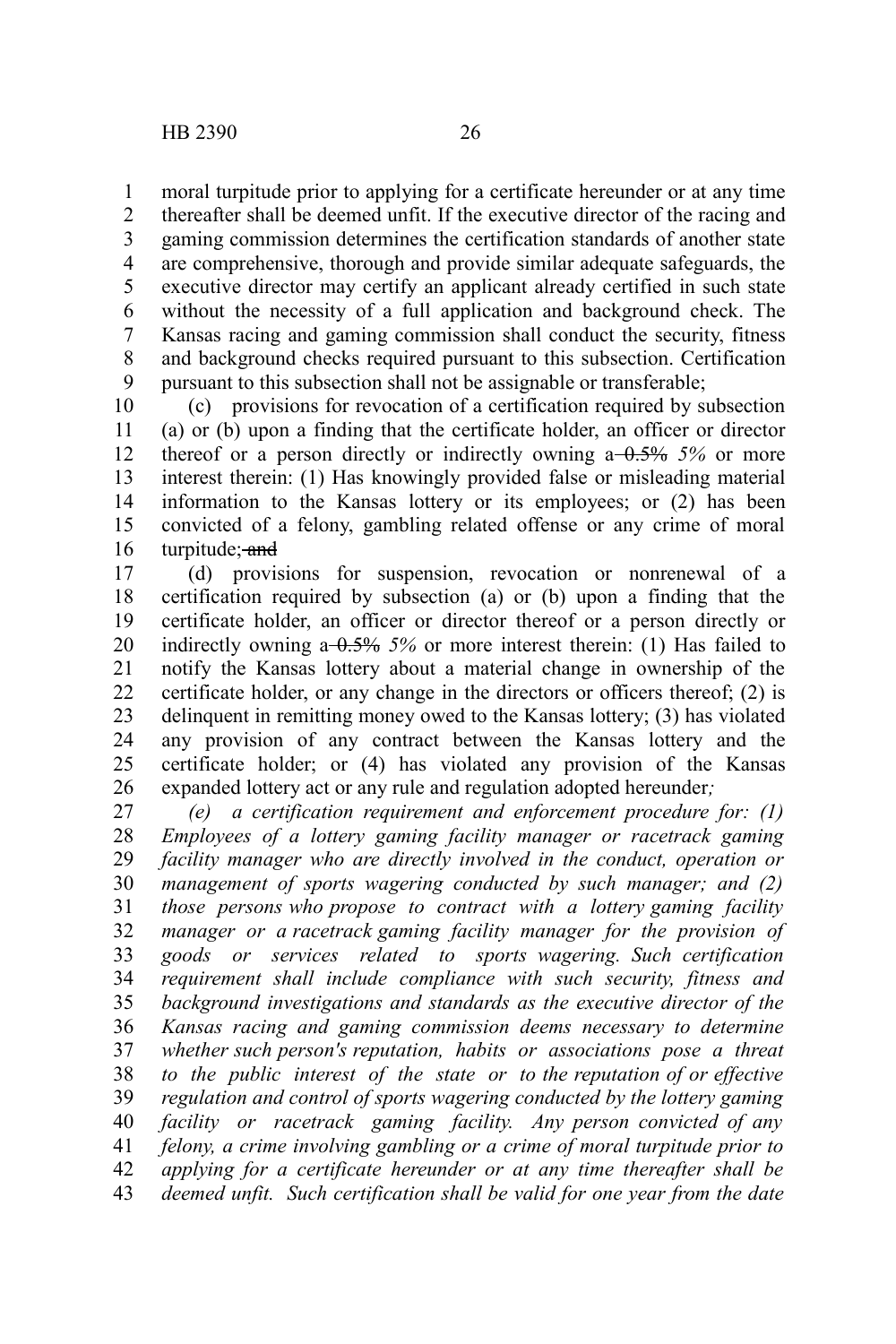*of issuance. The Kansas racing and gaming commission shall conduct the security fitness and background checks required pursuant to this subsection. Certification pursuant to this subsection shall not be assignable or transferable; and* 1 2 3 4

*(f) provisions for suspension, revocation or nonrenewal of a certification required by subsection (e) upon a finding that the certificate holder has: (1) Knowingly provided false or misleading material information to the Kansas lottery, the Kansas racing and gaming commission or to the employees of either entity; (2) been convicted of a felony, gambling-related offense or any crime of moral turpitude; (3) violated any provision of any contract between the Kansas lottery and the certificate holder; or (4) violated any provision of the Kansas expanded lottery act or any rule and regulation adopted hereunder*. 5 6 7 8 9 10 11 12 13

Sec. 14. K.S.A. 74-8752 is hereby amended to read as follows: 74- 8752. (a) The executive director of the Kansas lottery and the executive director of the Kansas racing and gaming commission, or their designees, may observe and inspect all electronic gaming machines, lottery facility games, *sports wagering operations,* lottery gaming facilities, racetrack gaming facilities and all related equipment and facilities operated by a lottery gaming facility manager or racetrack gaming facility manager. 14 15 16 17 18 19 20

(b) In addition to any other powers granted pursuant to this act, the executive director of the racing and gaming commission shall have the power to: 21 22 23

(1) Examine, or cause to be examined by any agent or representative designated by such executive director, any books, papers, records or memoranda of any lottery gaming facility manager or racetrack gaming facility manager, or of any business involved in electronic gaming machines<del> or</del>, lottery facility games *or sports wagering operations* authorized pursuant to the Kansas expanded lottery act, for the purpose of ascertaining compliance with any provision of the Kansas lottery act, the Kansas expanded lottery act, or any rules and regulations adopted thereunder; 24 25 26 27 28 29 30 31 32

(2) investigate alleged violations of the Kansas expanded lottery act and alleged violations of any rules and regulations, orders and final decisions of the Kansas lottery commission, the executive director of the Kansas lottery, the Kansas racing and gaming commission or the executive director of the Kansas racing and gaming commission; 33 34 35 36 37

(3) request a court to issue subpoenas to compel access to or for the production of any books, papers, records or memoranda in the custody or control of any lottery gaming facility manager or racetrack gaming facility manager related to the management of the lottery gaming facility or racetrack gaming facility, or to compel the appearance of any lottery gaming facility manager or racetrack gaming facility manager for the 38 39 40 41 42 43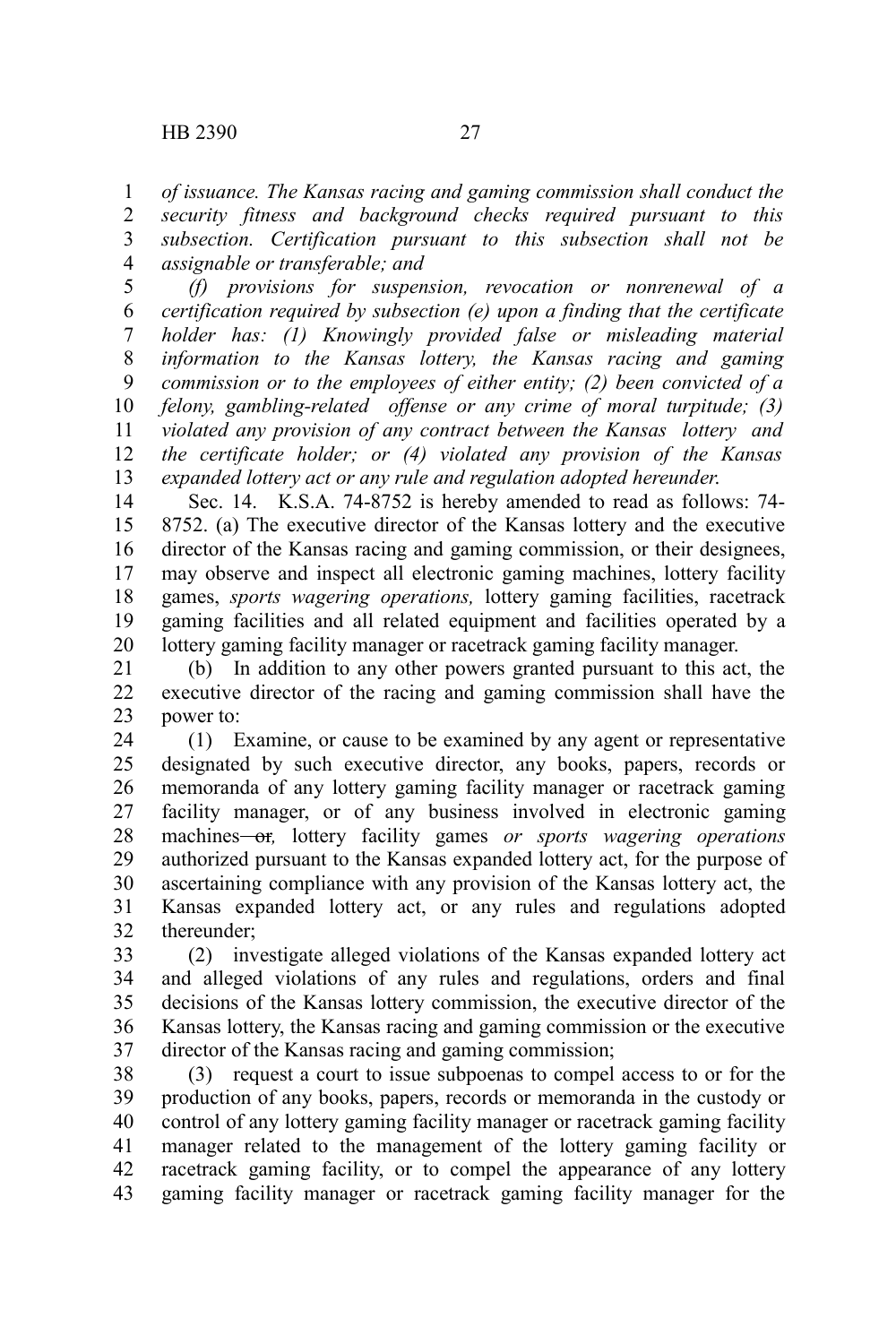purpose of ascertaining compliance with the provisions of the Kansas lottery act and the Kansas expanded lottery act or rules and regulations adopted thereunder; 1 2 3

(4) inspect and approve, prior to publication or distribution, all advertising by a lottery gaming facility manager or racetrack gaming facility manager which includes any reference to the Kansas lottery; and 4 5 6

(5) take any other action as may be reasonable or appropriate to enforce the provisions of the Kansas expanded lottery act and any rules and regulations, orders and final decisions of the executive director of the Kansas lottery, the Kansas lottery commission, the executive director of the Kansas racing commission or the Kansas racing and gaming commission. 7 8 9 10 11 12

(c) Appropriate security measures shall be required in any and all areas where electronic gaming machines*, sports wagering* and other lottery facility games authorized pursuant to the Kansas expanded lottery act are located or operated. The executive director of the Kansas racing and gaming commission shall approve all such security measures. 13 14 15 16 17

(d) The executive director of the Kansas racing and gaming commission shall require an annual audit of the operations of each lottery gaming facility and ancillary lottery gaming facility operations and each racetrack gaming facility as determined by the commission. Such audit shall be conducted by the Kansas racing and gaming commission or a licensed accounting firm approved by the executive director of the Kansas racing and gaming commission and shall be conducted at the expense of the lottery gaming facility manager or racetrack facility manager. 18 19 20 21 22 23 24 25

(e) None of the information disclosed pursuant to subsection (b) or (d) shall be subject to disclosure under the Kansas open records act, K.S.A. 45-216 et seq., and amendments thereto. 26 27 28

Sec. 15. K.S.A. 74-8757 is hereby amended to read as follows: 74- 8757. (a) A person less than 21 years of age shall not be permitted in an area where electronic gaming machines or lottery facility games are being conducted, except for a person at least 18 years of age who is an employee of the lottery gaming facility manager or the racetrack gaming facility manager. No employee under age 21 shall perform any function involved in gaming by the patrons. 29 30 31 32 33 34 35

(b) No person under age 21 shall play or make a wager on an electronic gaming machine game or a lottery facility game. 36 37

*(c) No person under age 21 shall directly or indirectly make a wager on any sporting event or events or otherwise be permitted to engage in sports wagering.* 38 39 40

Sec. 16. K.S.A. 74-8760 is hereby amended to read as follows: 74- 8760. (a) Except in accordance with rules and regulations of the Kansas racing and gaming commission or by written authority from the executive 41 42 43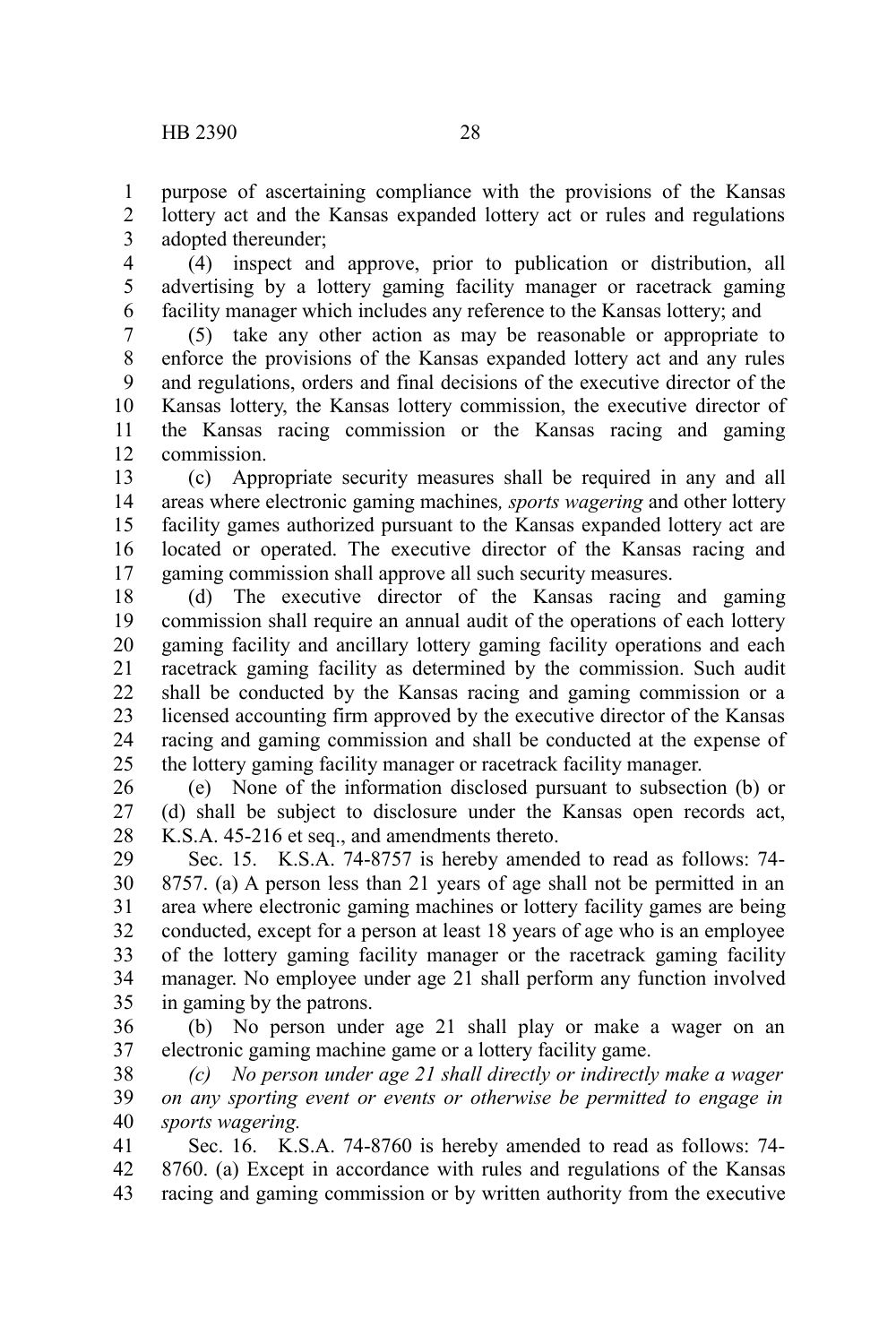director of the Kansas racing and gaming commission in performing installation, maintenance, inspection and repair services, it is a class A nonperson misdemeanor for the following to place a wager on or play an electronic gaming machine game or a lottery facility game at a lottery gaming facility *or place a sports wager with a lottery gaming facility* in this state: The executive director of the Kansas lottery, a member of the Kansas lottery commission or any employee or agent of the Kansas lottery; the executive director, a member or any employee or agent of the Kansas racing and gaming commission; or the lottery gaming facility manager or any employee of the lottery gaming facility manager. 1 2 3 4 5 6 7 8 9 10

(b) Except in accordance with rules and regulations of the Kansas racing and gaming commission or by written authority from the executive director of the Kansas racing and gaming commission in performing installation, maintenance, inspection and repair services, it is a class A nonperson misdemeanor for the following to place a wager on or play an electronic gaming machine at a racetrack gaming facility *or place a sports wager with a racetrack gaming facility* in this state: The executive director of the Kansas lottery, a member of the Kansas lottery commission or any employee or agent of the Kansas lottery; the executive director, a member or any employee or agent of the Kansas racing and gaming commission; or the racetrack gaming facility manager or any employee of the racetrack gaming facility manager. 11 12 13 14 15 16 17 18 19 20 21 22

(c) It is a severity level 8, nonperson felony for any person playing or using any electronic gaming machine in Kansas knowingly to: 23 24

(1) Use other than a lawful coin or legal tender of the United States of America, or to use coin not of the same denomination as the coin intended to be used in an electronic gaming machine, except that in the playing of any electronic gaming machine or similar gaming device, it shall be lawful for any person to use gaming billets, tokens or similar objects therein which are approved by the Kansas racing and gaming commission; 25 26 27 28 29 30

(2) possess or use, while on premises where electronic gaming machines are authorized pursuant to the Kansas expanded lottery act, any cheating or thieving device, including, but not limited to, tools, wires, drills, coins attached to strings or wires or electronic or magnetic devices to facilitate removing from any electronic gaming machine any money or contents thereof, except that a duly authorized agent or employee of the Kansas racing and gaming commission, lottery gaming facility manager or racetrack gaming facility manager may possess and use any of the foregoing only in furtherance of the agent's or employee's employment at the lottery gaming facility or racetrack gaming facility; or 31 32 33 34 35 36 37 38 39 40

(3) possess or use while on the premises of a lottery gaming facility or racetrack gaming facility, or any location where electronic gaming machines are authorized pursuant to this act, any key or device designed 41 42 43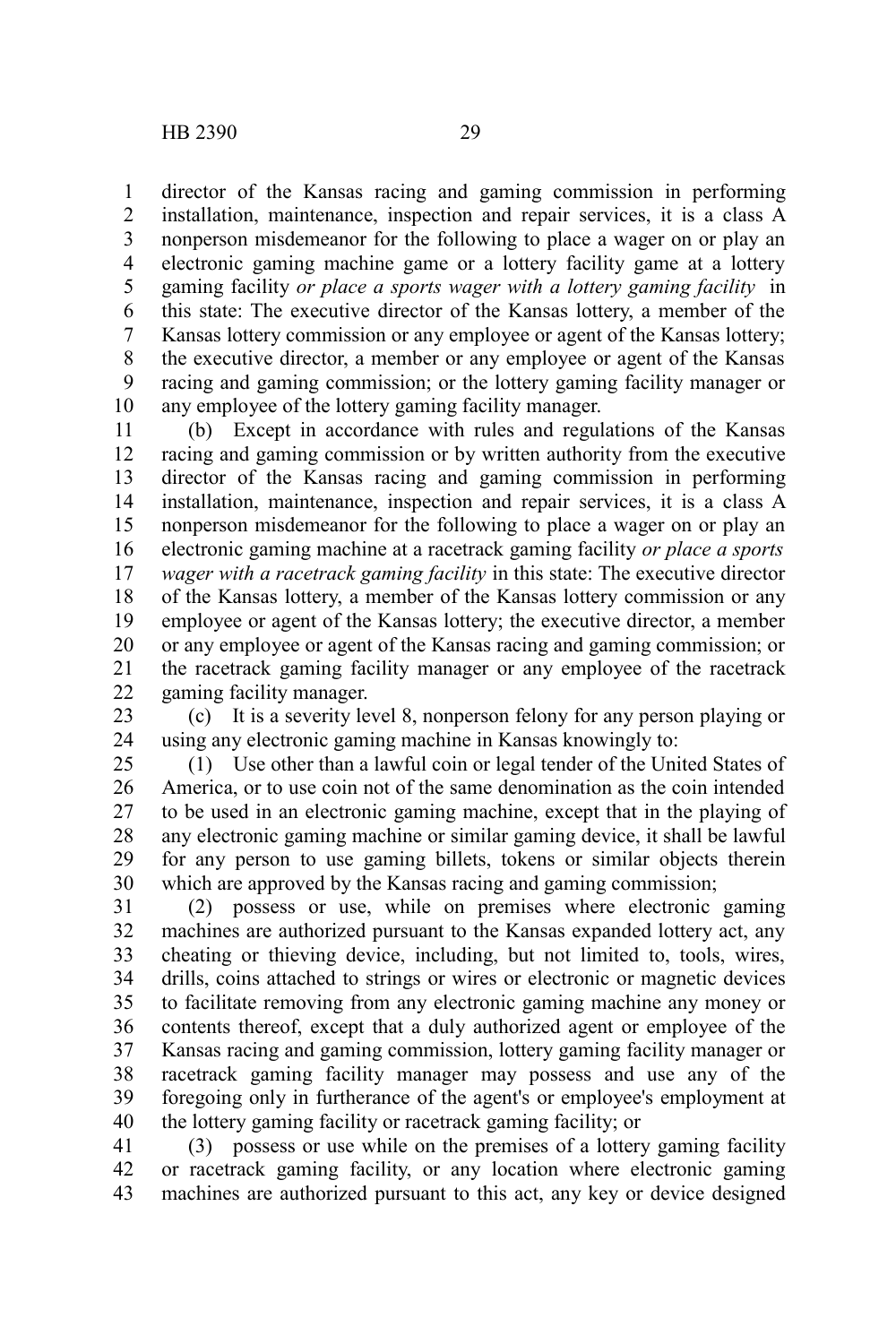for the purpose of or suitable for opening or entering any electronic gaming machine or similar gaming device or drop box. 1 2

(d) Any duly authorized agent or employee of the Kansas racing and gaming commission, a lottery gaming facility manager or a racetrack gaming facility manager may possess and use any of the devices described in subsections  $(c)(3)$  and  $(c)(4)$  in furtherance of inspection or testing as provided in the Kansas expanded lottery act or in furtherance of such person's employment at any location where any electronic gaming machine or similar gaming device or drop box is authorized pursuant to the Kansas expanded lottery act. 3 4 5 6 7 8 9 10

Sec. 17. K.S.A. 74-8766 is hereby amended to read as follows: 74- 8766. (a) There is hereby established in the state treasury the expanded lottery receipts fund. Separate accounts shall be maintained in such fund for receipt of moneys from each lottery gaming facility manager and racetrack gaming facility manager. All expenditures from the fund shall be made in accordance with appropriation acts upon warrants of the director of accounts and reports issued pursuant to vouchers approved by the executive director for the purposes set forth in this act. 11 12 13 14 15 16 17 18

(b) All lottery gaming facility revenues from lottery gaming facilities and all net electronic gaming machine income from racetrack gaming facilities shall be paid daily and electronically to the executive director. *All sports wagering revenues shall be paid weekly and electronically to the executive director, but in no event prior to the completion and settling of all bets for the sporting events for which wagers were placed.* The executive director shall remit all moneys received therefrom to the state treasurer in accordance with K.S.A. 75-4215, and amendments thereto. Upon receipt of the remittance, the state treasurer shall deposit the entire amount in the state treasury and credit it to the respective account maintained for the lottery gaming facility manager or racetrack gaming facility manager in the expanded lottery receipts fund. 19 20 21 22 23 24 25 26 27 28 29 30

(c) The executive director shall certify weekly to the director of accounts and reports the percentages or amounts to be transferred from each account maintained in the expanded lottery receipts fund to the expanded lottery act revenues fund, the live horse racing supplement fund, the live greyhound racing purse supplement fund and the problem gambling and addictions grant fund, as provided by the lottery gaming facility management contract or K.S.A. 74-8747, and amendments thereto. Upon receipt of the certification, the director of accounts and reports shall transfer amounts from each such account in accordance with the certification of the executive director. Once each month, the executive director shall cause amounts from each such account to be paid to cities, counties and lottery gaming facility managers in accordance with the lottery gaming facility management contract and to racetrack gaming 31 32 33 34 35 36 37 38 39 40 41 42 43